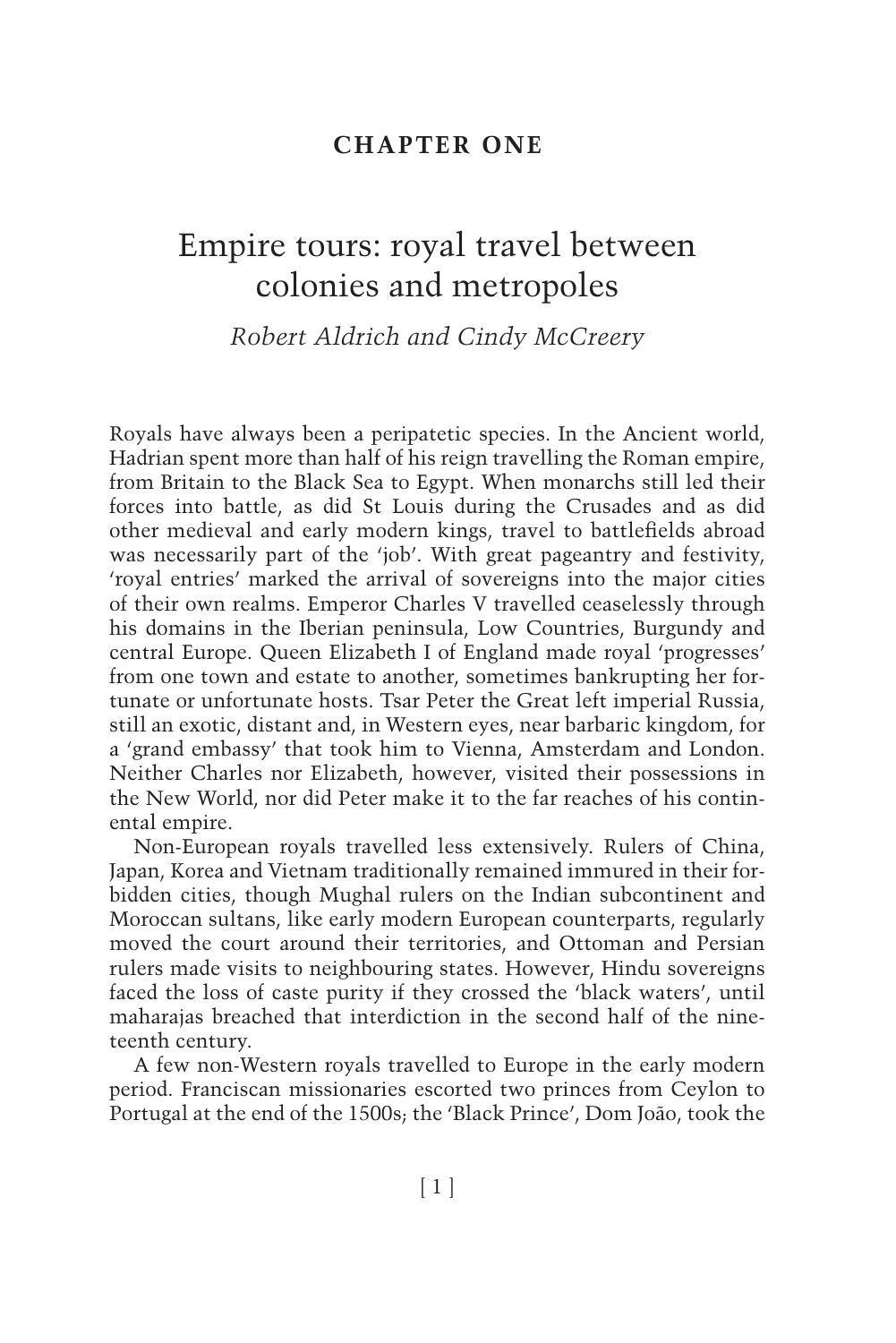name of the Portuguese king when he was baptised, and he had a church constructed on the outskirts of Lisbon. A French cleric accompanied Prince Nguyen Phuc Canh, son of the ruler of Vietnam, to France in 1787. The youthful prince was received by King Louis XVI, had his portrait painted and was the darling of the Versailles court, although hopes for an alliance between the two kingdoms and conversion of the Vietnamese dynasty to Christianity came to nought. In between those two visits, numerous 'princes' landed in Europe, though in a period when knowledge of distant countries was vague, and titles were far from standardised and often contested, almost any traveller might be gratified with a royal title. Pocahontas, the daughter of a Native American chief - converted to Christianity and married to an Englishman arrived in London in 1606, and was paraded around by the Virginia Company as a princess of the Powhatan empire. Subsequent 'royal' visitors to Europe included four 'Indian Kings' who visited England in 1700, a 'Prince of Timor' who travelled to the Netherlands, Britain and Canada at mid- century, and the Polynesian 'princes' Aoutourou and Omai who returned to Europe with Louis- Antoine Bougainville and James Cook. 1

In the nineteenth century, royals began to travel more frequently and more widely, thanks in part (as will be discussed) to innovations in transport. European monarchs met for 'summits' and called upon one another individually, as seen by the reciprocal visits of Queen Victoria and Prince Albert with Emperor Napoléon III and Empress Eugénie. Recreation, affairs of state and family visits by royals married into foreign courts – notably, the progeny of Queen Victoria and of King Christian IX of Denmark, the 'father-in-law of Europe' – kept royals on the move.<sup>2</sup> By the *fin de siècle*, so many monarchs and their family members passed through France that the government had appointed a full-time official to look after visiting royals.<sup>3</sup>

The presence of non-Western royals in Europe also became somewhat more frequent, their number including some, such as the famous Sikh maharaja Duleep Singh, who had been dethroned by the British but allowed to settle in Britain.<sup>4</sup> Among royal or 'semi-royal' visitors in the second half of the nineteenth century were the hereditary prime minister of Nepal, the shah of Persia, the Ottoman sultan, the sultan of Johore, the kings of Zululand, Hawai'i and Siam, and three rulers from Bechuanaland.<sup>5</sup> For wealthy maharajas, visits to Europe were becoming as significant as the 'Grand Tour' of the European continent had been for the eighteenth-century British elite.<sup>6</sup> In European capitals, spa towns and Mediterranean resorts, royals were far from uncommon, though they travelled and were accommodated in ways to which commoners were far from accustomed.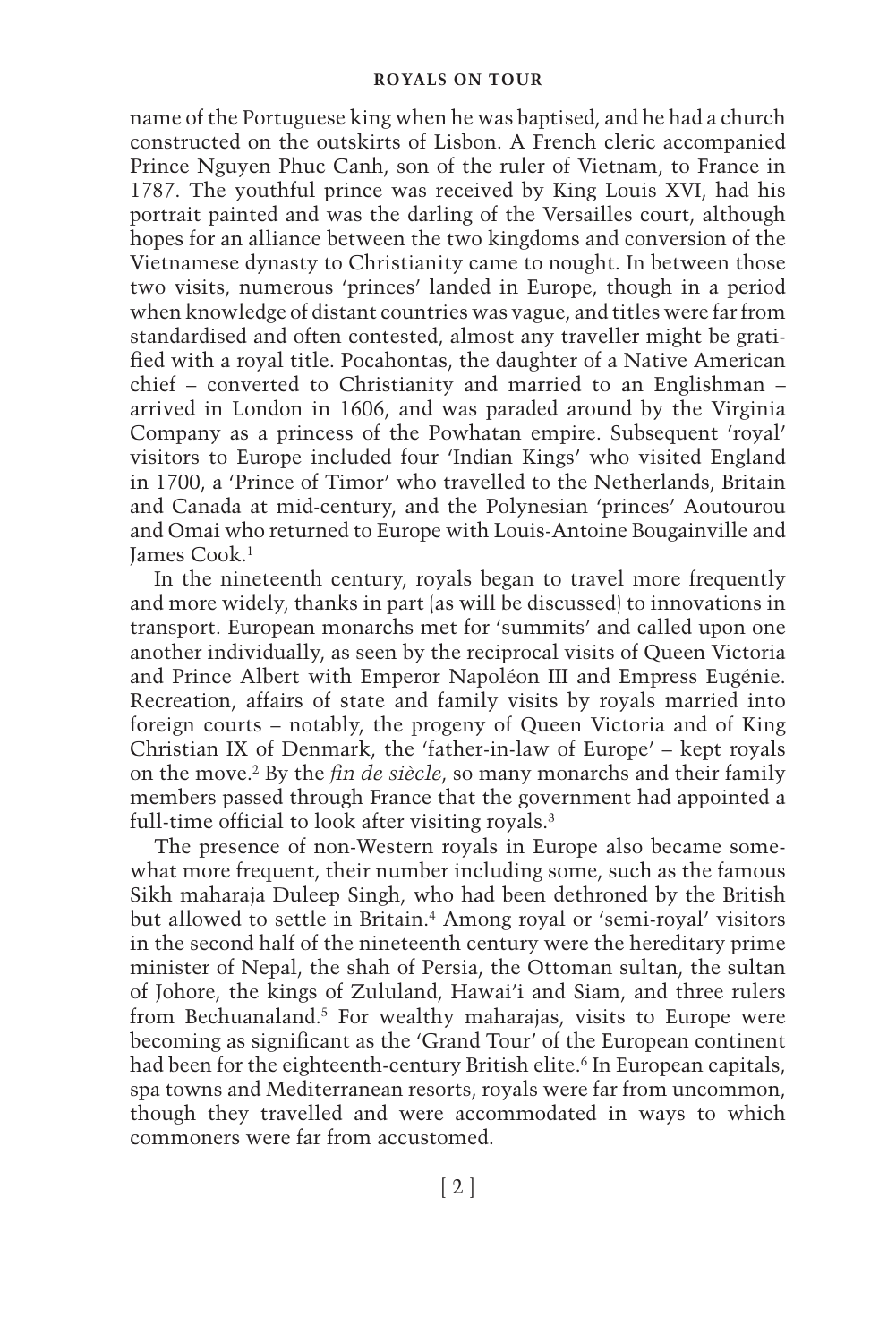### *Writing the history of royal tours*

Royal tours of the 1800s and early 1900s, and since, have created much documentation, perhaps the most obvious record contained in newspapers and magazines, newsreels and then radio and television broadcasts. Royals were (and are) celebrities, their every move shadowed by eager journalists. The press had a field day when royals came to visit, writers and readers fascinated with banquets, ribboncuttings and speeches, the clothing and jewellery sported by royals and tittle- tattle about their less public activities. Royal tours have also produced more official accounts by court chroniclers, often published in illustrated commemorative albums. First-person accounts range from diaries written by royals themselves - though these are sometimes closely safeguarded within royal archives, or have been lost – and by those who accompanied or came into contact with them.

Images constitute particularly important documentation. Image, after all, was a key ingredient in the popularity (or lack of it) of royal personages, with tours carefully arranged for maximum exposure of the visitors. The invention of photography, and development of cameras that could be used by amateurs – royals and others – made possible posed, official and informal shots. These provide not just portraits of individuals, but portrayals of the panoply of celebrations and decorations. How various groups are depicted, from royal parties to 'natives' and commoners, gives insight into social hierarchies and inter- communal relations, and to the changing ways in which tours were staged and received. They occasionally also give evidence of opposition to the royal presence.

The material culture of visits provides further sources. Tours generally involved gift exchange, from precious presentation objects offered to royals to ethnographic 'curios' (in the language of the colonial age), many of these artefacts are now housed in museums and royal collections. There are, as well, elaborately crafted proclamations, medals and awards, and more quotidian items, including in recent times the huge array of souvenirs that help market the monarchy.<sup>7</sup> Left behind in the places visited are buildings the royals opened, statues they unveiled, plaques erected in their honour, and various other public and private 'relics'.

Libraries, museums and private collections, and even landscapes, thus abound with evidence of royal tours. Archival documents provide details on their organisation and execution, budgets, transport, protocol, timetables, banquets and ceremonies, programmes for gala performances, and the often large cast of characters who accompanied royal visitors or who were involved in the caravans, as well as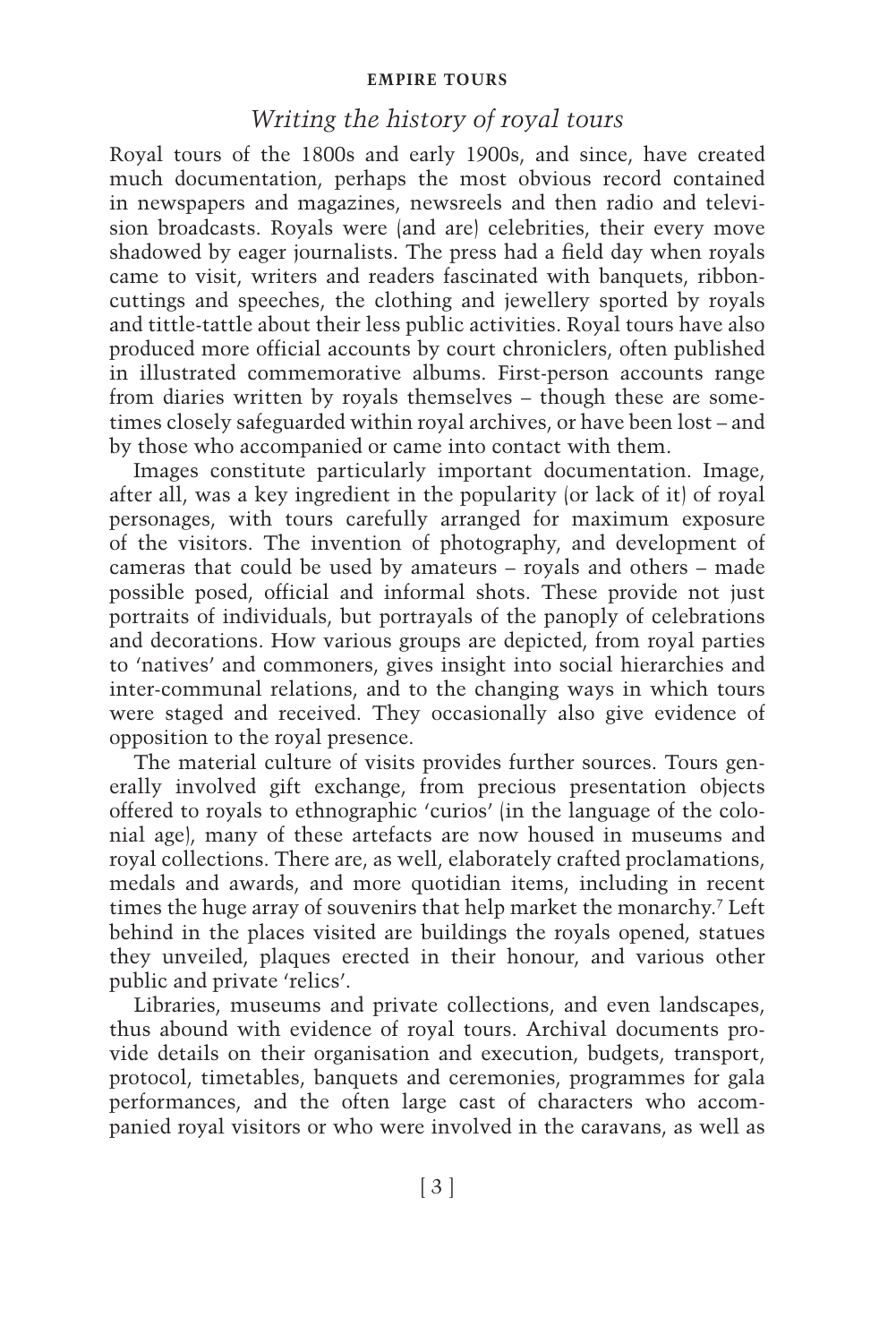#### **ROYALS ON TOUR**

information on luggage, conveyances and travel requisites. Given the wealth of documents it is somewhat surprising that royal tours have until recently commanded relatively little scholarly attention, though the theme is now being addressed in various genres, including new books directed to general readers, among which royalty is a popular subject.<sup>8</sup> They also include full-scale volumes on tours of particular countries, representative among them Jane Connors's study of royal tours of Australia.<sup>9</sup> Tours to Canada, South Africa and other parts of the British empire have also been investigated by scholars such as Phillip A. Buckner, who argue that these visits played an important role in consolidating national as well as imperial identities. 10

The literature encompasses studies that specifically situate visits in the context of the history and evolution of 'modern monarchy', international relations and cross- cultural encounters. A pioneering volume published by Johannes Paulmann in 2000 underlined the importance of face- to- face royal encounters in the nineteenth century, when crowned heads reigned in most European countries (and thought of themselves as a majestic 'internationale' bound by heredity, status and intermarriage). Paulmann demonstrated how royal encounters sent strong political signals and provoked diverse responses. He introduced perspectives on 'symbolic politics', and the way that visits represented a 'staging' or 'performance' of monarchies seeking legitimation in the face of growing democratisation, parliamentarianism and challenges to the established order. For the public, the visits were, he added, at the very least 'international variety shows', even when there existed underlying ambivalence about the institution of monarchy itself. 11 Paulmann's work has inspired much further research, especially in the field of cultural history, on the monarchs in Germany – thirty-three kings, princes and other royals reigned until their dynasties were all disestablished after 1918, leaving historians a plethora of case studies to investigate. 12

Not surprisingly the British monarchy has attracted much attention, not least in the countless biographies of royals. Scholars who have contributed to the emergence of a 'new royal history', such as David Cannadine,<sup>13</sup> have reflected on the constitutional role of royalty, as well as its spectacle, in the 'invention of tradition' and the 'ornamentalist' connections between Britain and its empire. Several works have made royal tours a particular focus. Matthew Glencross's book on the state visits of Edward VII discusses the diplomatic significance of that monarch's travels within Europe.<sup>14</sup> Charles V. Reed's monograph on nineteenth-and early twentieth- century British royal tours of empire demonstrates the importance of travel in the performance of both monarchy and imperial identity. Miles Taylor's ongoing research points to the intimate links between Queen Victoria and India, where she sent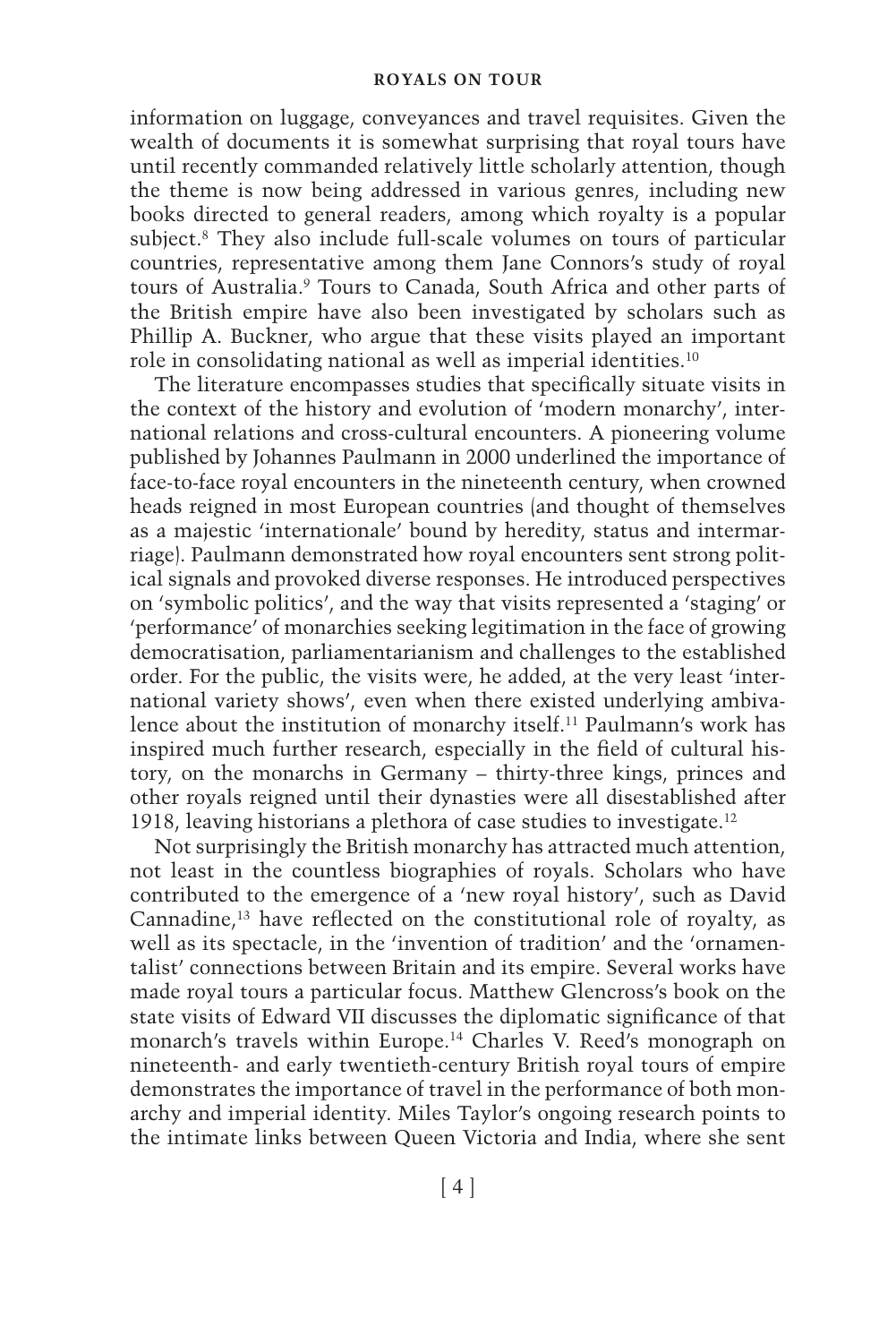several of her sons and grandsons on tour.<sup>15</sup> Sarah Carter and Maria Nugent's edited collection makes clear the importance of Victoria –  $occasionally$  incarnated by a touring prince  $-\hat{f}$  or Indigenous people such as Aboriginal people in Australia and Maori in New Zealand. 16 For the twentieth century, Philip Murphy's work on the British monarchy and empire has offered a detailed analysis of relations between the crown and colonies in the era of decolonisation, by which time royals were frequent travellers. Murphy has shown how members of the royal family (though never the Queen) were solicited and despatched to independence ceremonies around the empire, concluding with the presence of the Prince of Wales at the handover of Hong Kong to the People's Republic of China in 1997.<sup>17</sup> Ian Radforth's study of an earlier Prince of Wales in Canada and the United States in 1860, and volumes edited by Frank Lorenz Müller and Heidi Mehrkens on monarchs' heirs, show how succeeding Princes of Wales, and other sons of monarchs – often more frequent travellers than their reigning parents – were sent on 'missions' abroad. Their travels exemplified a brand of personal politics and imperial 'soft diplomacy' increasingly important (not least because of media coverage) from the late 1800s. 18 These works testify to the broad contexts and wide- ranging implications of tours, and their value for an understanding of the dynamics of domestic, international and colonial affairs.

The 'new imperial history', and trends in historical writing that have contributed to a renewal of studies of colonialism, make possible fresh outlooks on monarchy. Royal tourists were prime exemplars of particular races, classes and genders, illustrating three central themes in the new historiography. Contemporary approaches have emphasised that colonising and colonised countries must be considered in the same analytical field, and that links between various colonies are often as significant as those between colonies and metropoles. Tours by roving royals, often visiting multiple colonial sites during the course of their journeys, were manifest ways in which 'home' and 'abroad', mother- country and overseas possessions, occupy connected terrains. Many strategies taken from literary analysis, cultural studies, postmodernism and postcolonialism have been enveloped in the new colonial history. These have encouraged scholars to 'read' various sorts of texts, from printed materials to images, and to examine the reception of these texts, and royal tours provide a panorama of words and pictures. They have also pointed out the ways in which individuals and groups 'perform' the roles assigned to them or the ones they create for themselves, and a royal tour was, in a very real sense, a performance for both visitors and hosts. Discussion of transnational linkages and cultural hybridities extends to overseas journeys, where festivities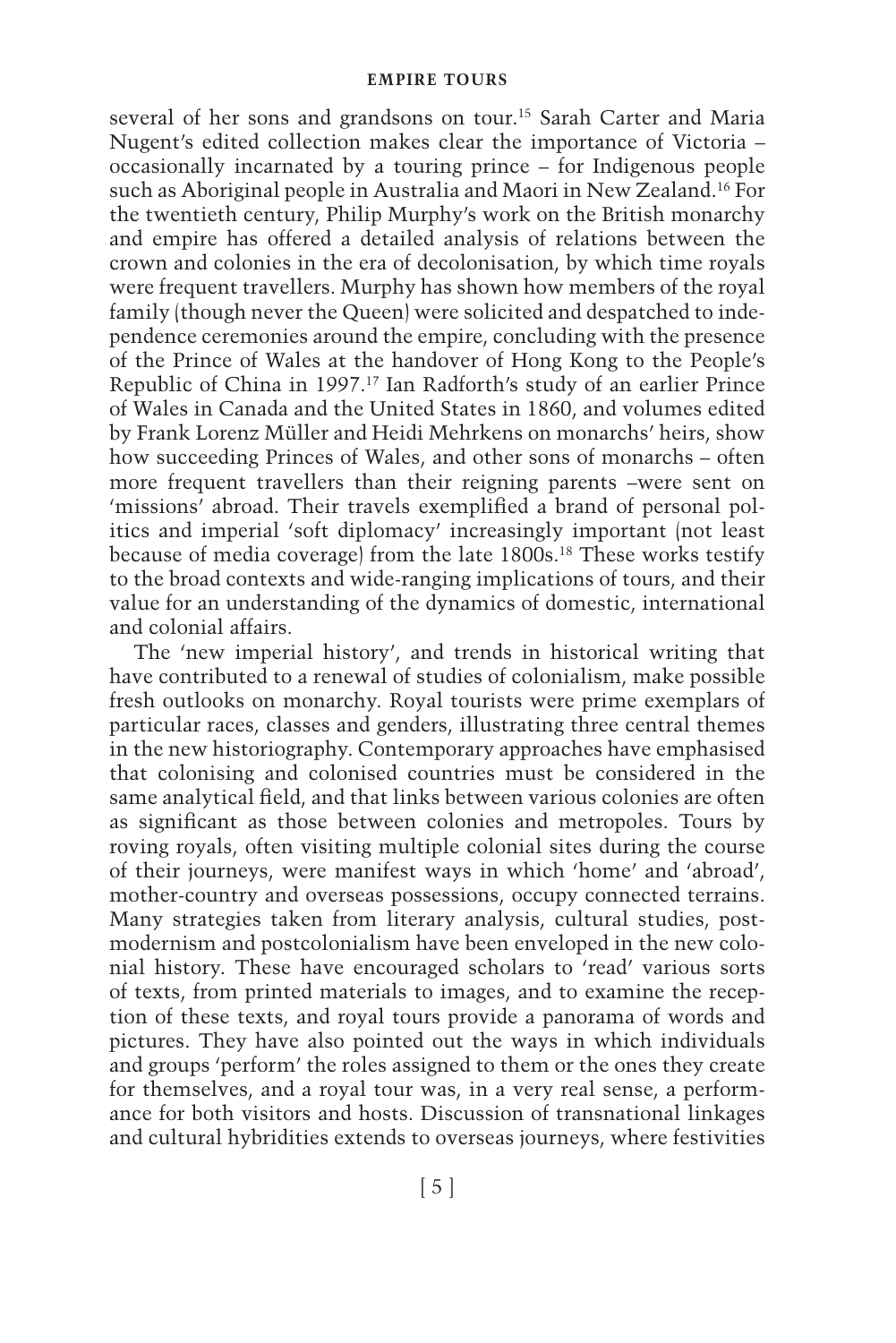#### **ROYALS ON TOUR**

surrounding royals included both European traditions and ones – e.g., ceremonies of greeting, song, dance, art and artisanry –from local societies. In short, general trends in historiography over the past several decades beneficially influence the way royal tours can now be studied (as the chapters in this volume testify), and research on such journeys also contributes original perspectives to the new imperial history.

## *European royals in the colonies*

Our earlier edited volume on *Crowns and Colonies* identified many constitutional, personal and cultural ties between monarchies, states and subjects in colonial situations.<sup>19</sup> The present volume takes up the theme of royal tours, which figured in several chapters of that collection. Royal tours became, from the late 1800s, a primary strategy though which imperial paramountcy was projected in the colonies, feudatory obeisance to imperial authority was reflected, and mutual recognition between rulers of European nations and still independent overseas states was symbolised. The theme extends far beyond the British empire, and the cases contained here explore travels by continental European and British royals, and by Indigenous monarchs and their representatives as well. Comings and goings undertaken by sovereigns, their kin and their deputies moving between imperial centres and peripheries, and between Europe and Asia or Africa, offer a significant lens though which to view modern monarchy, cultural exchange, international relations, imperialism and decolonisation.

Visits by royals to the overseas possessions of their own and other countries, by vassal monarchs from protectorates to imperial metropoles, and by royals from countries hoping to stave off colonial takeover, we argue, were a vital, and largely new, aspect of high imperialism from the late 1800s to the mid- 1900s. Tours expressed and promoted royal and imperial authority, though in some instances they revealed resistance against expansionist designs. They affirmed the legitimacy, status and privileges of dynasties, even those whose thrones had come under an onslaught by conquering armies and navies bent on annexing territory, proclaiming protectorates or 'opening' foreign countries to commerce and 'Western civilisation'. Tours developed a personal relationship between sovereign and colonial subjects: viceregal officials, settlers, Indigenous peoples and diasporic migrants. They were intended to foster familiarity with distant places and cultures for populations back at home. They brought a sovereign, or kinsman of a sovereign, across the world, in flesh and blood, and put him on show in a theatre of pomp and ceremonial. Tours underlined the political role of dynasties and the might (and at times weakness) of their countries, but

[ 6 ]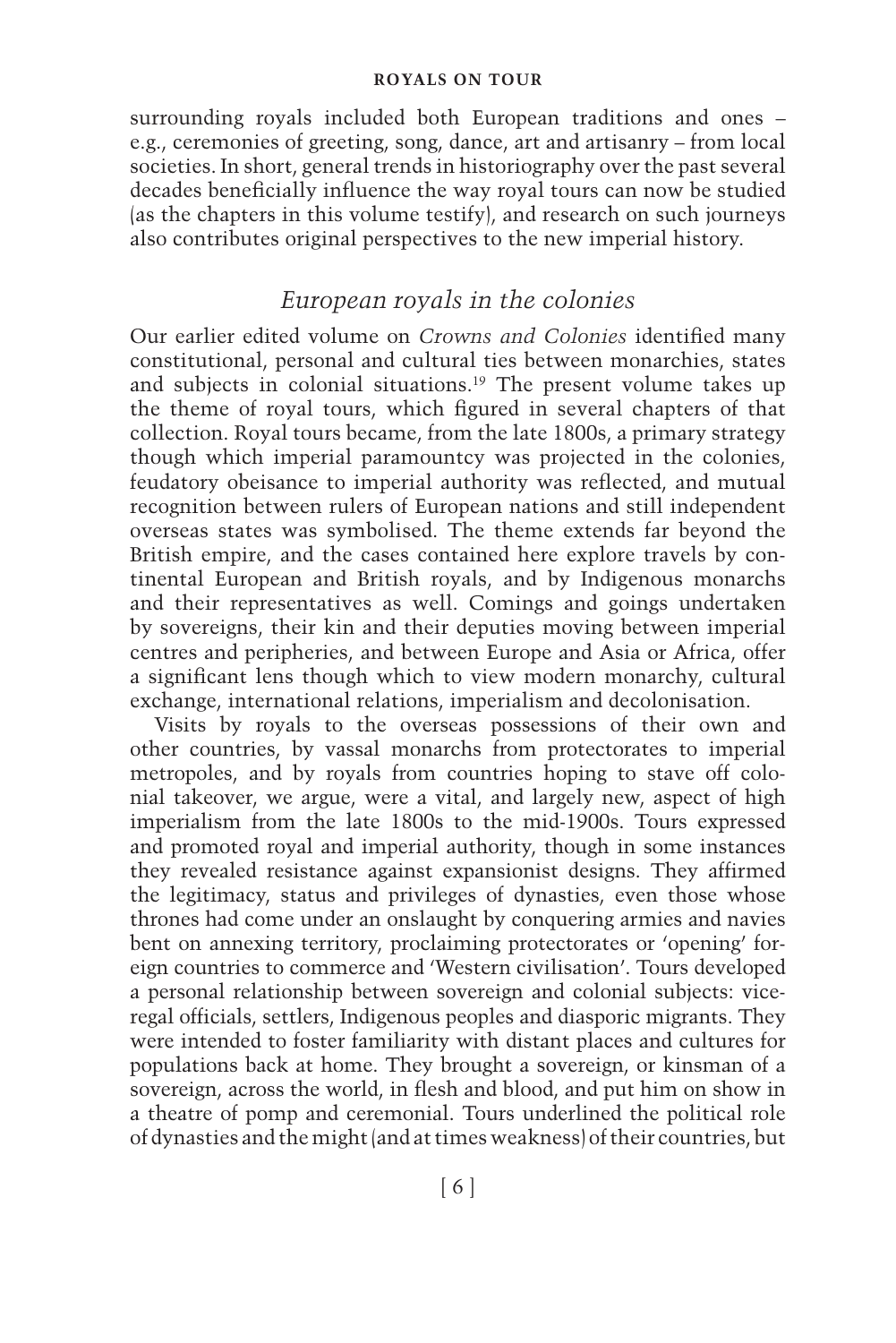they also revealed and affirmed the emotional, mystical and spiritual character of the monarchy itself. The monarch (or a scion) stood at the apex of an entire political, social and cultural order, and that order, and not just the traveller alone, was on display.

For overseas territories where a 'protected' monarchy or princely dynasty had been retained, generally stripped of real power though perhaps still treated with deference, tours showed who was 'boss', and how the rights of a paramount ruler overrode those of 'underlords'. If an Indigenous monarchy had been abolished, tours emphasised how the imperial ruler had taken over the rights and privileges of a defunct dynasty: the imperial monarch as supreme military and political authority, arbiter of justice, patron of the arts, fount of honours. Tours showed off the might and majesty of monarchy. They testified to the unification of disparate territories into a single colony, and of varied colonies into a great empire. The tours aimed to procure the allegiance of the peoples over whom the monarch reigned, and his or her colonial government ruled, as well as opportunities to counter resistance, disloyalty and moves towards autonomy or independence. At the same time, somewhat paradoxically, they provided recognition and status for maharajas, sultans and other loyal Indigenous rulers who had kept their thrones after foreign takeover. Visits to historical and contemporary sites of cultural expression (most obviously, places of worship) acknowledged 'native' traditions but also indicated how they had been brought under the guardianship – or, to be more critical, how these traditions had been appropriated –by colonial masters.

The royal visitor was the central actor in a tour, but was surrounded by an entourage of other people and a store of paraphernalia that played essential roles. Ministers and government officials from the capital conferred with vice- regal authorities, representatives of settler populations, and elders and chiefs of 'native' peoples. Like the royals, they engaged in 'fact-finding' about natural resources, economic development, political and social issues. Journalists, who made up a significant contingent in many later tours, reported on ceremonies and speeches, gauged the reception given to the visitors, and wrote about curious sites and people they discovered. Military and naval officers – and especially the warships in which the royal party often travelled – proclaimed the firepower of the colonising country for conquest of new territories, 'pacification' of those over which flags had already been raised, and defence against enemies and rivals in the imperial scrambles. Ordinary sailors kept the fleet shipshape, and were deployed as muscled exemplars of the bravery and bravura of European manhood. Maids and valets ensured that royal personages were suitably caparisoned in the appropriate uniforms, medals and sashes, fashionable top-hats and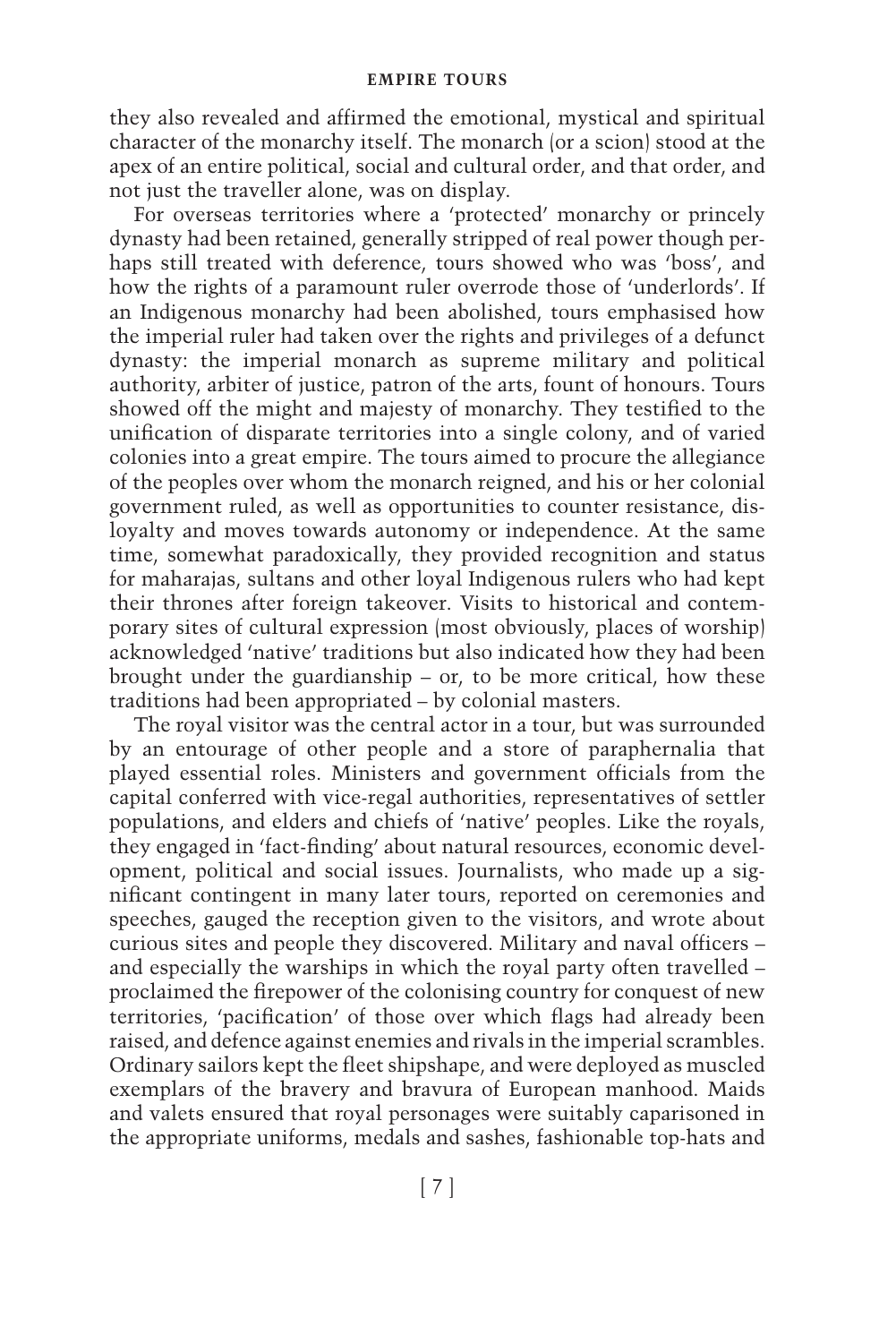frock- coats. In the visitor's voluminous baggage were packed not only countless changes of clothing and other travel needs, but gifts to be offered, decorations to be awarded, standards to be unfurled, portraits to be circulated. The ships (and trains) on which royals travelled served as mobile palaces, and the government houses and hotels in which they lodged became temporary courts. Not just a royal visitor, but the institution of monarchy had come to town.

An individual visit thus played on the emotional, cultural, 'spectacular' and mystical aura of the monarchy, and the show played itself out before various publics. The royal tourist was visiting kinsmen and compatriots bound by the 'crimson thread' of imperial bloodlines and heritage. There were also non-Europeans now bound, willingly or not, by imperial dominion and, in principle, the promises of the civilising mission. The royal's visit provided an opportunity to show off to the travelling party, and to the world, the achievements of empire- builders, to proclaim the loyalty but also to present the grievances of settler populations, and to exhibit 'native' peoples and cultures. Locals had an opportunity to advertise themselves, whether different Indigenous 'tribes' and ethnic communities, specific cities or provinces within a colony or colonial federation, various civic and voluntary associations, individual businesses or chambers of commerce and industry. A chance to present themselves (in a very real sense) to a royal, even for a brief moment, allowed a group to enhance its status, express its remonstrations, show off its accomplishments or simply mark out its place in a colonial society.

Some tours took on special significance. The visits of Emperor Napoléon III to Algeria were the first and only ones by a reigning French monarch, and 'first visits' by a royal, particularly a sovereign, enjoyed a particularly memorable status. In 1874 King Christian IX undertook the first visit by a Danish monarch to Iceland, marking the millennium of Danish settlement, but it was also the occasion to issue a new constitution for the island. The Delhi durbar of 1911 marked one of the most important moments in British rule of India, when King George V and Queen Mary were crowned emperor and empress, and received feudatory royals from throughout the subcontinent, the king of Bhutan and Shan princes from Burma. Never before or after did the Raj see such an imposing manifestation of British paramountcy and royal splendour. 20

One royal visit could lead to others, often following a template established by initial visits, encompassing the same sights and festivities. Such visits became almost routine by the mid-twentieth century, but they still were potent moments in colonial and national histories – perhaps no more pointedly than when a visiting royal presided over a ceremony where a colony assumed its independence.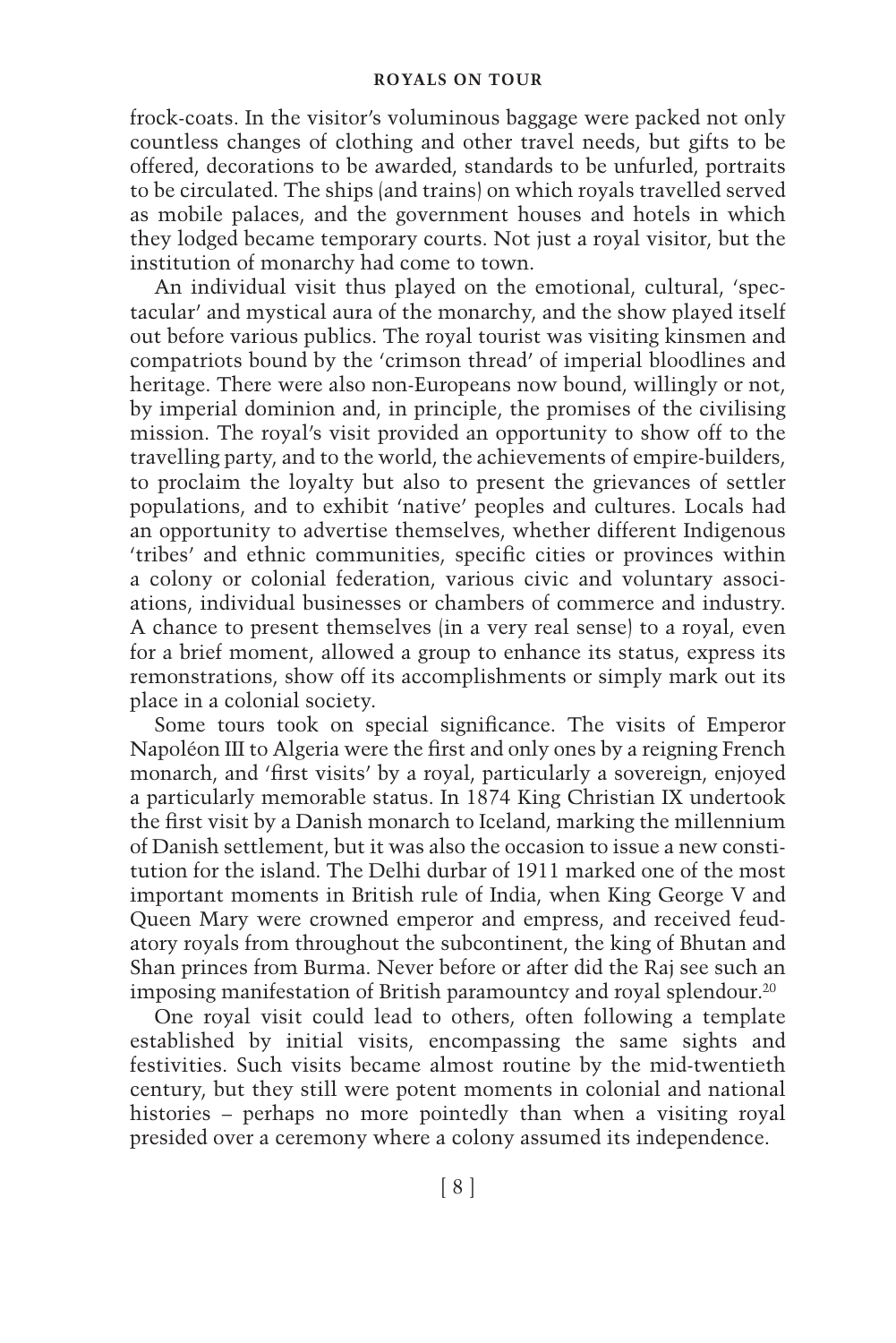### *'Native' monarchs in imperial capitals*

Tours by 'native' monarchs from Africa, Asia and Oceania presented, arguably, an even more complex scenario than those by Europeans. Rulers of still independent non- Western states who went to Europe were aiming to prevent the conquest of their countries by expanding colonial powers. Thus the Ottoman sultan, the Persian shah and the Siamese king were intent on affirming the sovereignty of their states, being treated as equals by fellow royals and the governments in Europe, and portraying themselves as competent and modernising rulers. If a country had already become a protectorate of a European state, a royal visit was generally intended –as was the case for Indian maharajas, Malay sultans and royals from French Indochina –to pledge the allegiance of a vassal sovereign to the paramount colonial power, and equally importantly, to affirm the status and residual powers of his dynasty.

Europeans viewed visitors from afar with great fascination, as well as with racialised stereotyping. Somewhat paradoxically, the 'native' princes gained credit for appearing exotic but were also expected to show themselves, in their behaviour and interests, to have become Europeanised (and thus 'civilised') gentlemen. This was a difficult balancing act, for instance, when a ruler with multiple wives visited a Christian country. European hospitality did not accord with certain taboos on food and drink – Muslim rulers generally did not drink alcohol, and one Indian prince insisted on shipping his own drinking water to Europe. Whether to wear 'native' or European clothing was always a question; the minders of the visiting Cambodian king in France suggested that crowds preferred for him to be dressed in Asian style. Social practices in which some visitors might have acceptably engaged at home – for instance, chewing betel- nut and expectorating the residue –hardly conformed to European etiquette.

Tours by non- Western royals always attracted great publicity, sometimes even more than the travels of European royals, but they achieved mixed outcomes. Two examples provide illustrations. Neil Parsons has studied one tour which scored considerable success, the 1895 visit to Britain by three 'kings' or 'chiefs' from Bechuanaland, over which London had declared a protectorate a decade earlier. The kings set out to argue against Cecil Rhodes's designs to annex Bechuanaland to the Cape Colony, exploit its mineral resources and use the territory to launch an attack on the Transvaal. Khama, Sebele and Bathoen were committed Christians – Sebele had been baptised by Dr David Livingstone – and were teetotallers. Nonconformist ministers organised their tour, and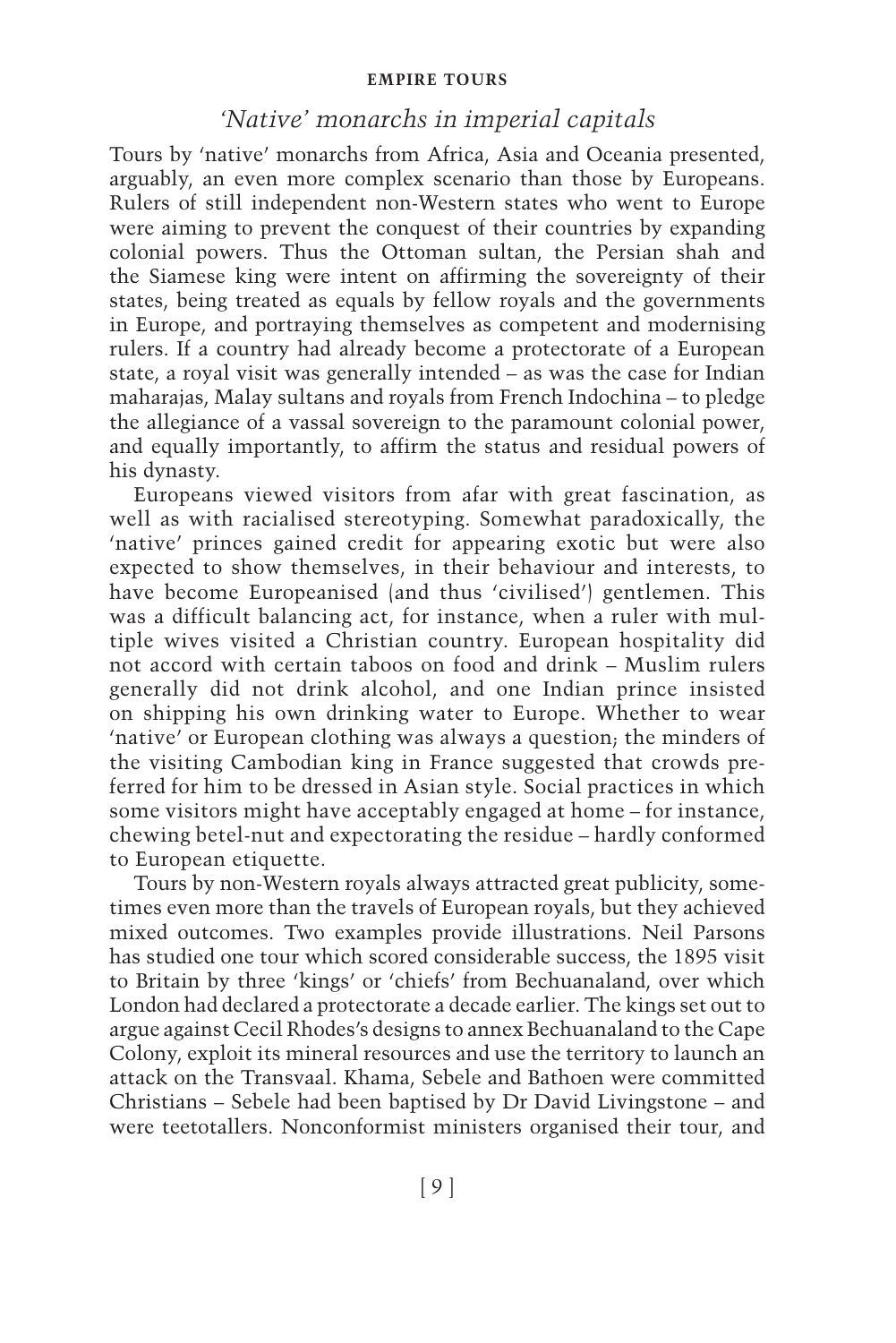the Africans received rapturous welcomes in Nonconformist chapels and the meeting-halls of temperance unions. Queen Victoria graciously received the visitors, all attired in natty tailored suits, and presented Bibles. In part because of the warm reception, the government decided against annexation of Bechuanaland, and it remained a protectorate until the  $1960s$ .<sup>21</sup>

Less successful was the European tour of Nasr Allah Khan, second son of the emir of Afghanistan, also in 1895. The emir hoped the tour would lead to closer direct diplomatic relations with Britain and thereby cut out the 'middle man' (the Government of India) and preserve the independence of a country in which Britain had regularly intervened since the mid-nineteenth century. According to a detailed Afghan account, the prince toured predictable sites, including the Tower of London ('the residence of the former shahs of England') and Buckingham Palace (where he 'took tea and fruit' as refreshments); he visited P&O ships, the Armstrong munitions factory, and manufacturing plants in London, Leeds, Birmingham, Liverpool and Newcastle. He was received by Queen Victoria, and attended the Ascot races with the Prince of Wales. But, according to European accounts, the prince looked bored throughout much of his tour, and compounded this error by outstaying his welcome. The day he left London for Paris, the *New York Times* printed the news under the headline 'At Last the Shahzada Goes Away'.<sup>22</sup>

In the absence of personal visits, rulers of non- Western countries often despatched embassies to Europe. The sultan of Morocco sent a delegation to Queen Elizabeth I in 1600 with proposals for a military alliance between the two countries (and Holland) against Spain. Though this did not eventuate, the visit to London and tour around England inaugurated a period of friendly relations, and may well have inspired Shakespeare's *The Merchant of Venice* , written six months after the embassy. In the early 1600s, an East Indian sultan was represented by a legation sent to Holland, a royal tour – as Jean Gelman Taylor suggests – 'by proxy'. In the 1680s, the king of Siam sent an embassy to Louis XIV, returning a visit by a delegation that the Sun King had sent to Siam. The Siamese carried a letter from their king, contained in a silver casket; the missive was a royal object, carried from ship to shore aboard a special barge. The Siamese delegates made obeisance to the letter and, so revered was it because of the royal provenance, that they objected when it was placed in a room on a lower floor than their own accommodation. Another grand Siamese embassy, to the court of Napoléon III almost two hundred years later, was followed by embassies from Burma and Japan in the 1870s. The ambassadors leading such delegations were personal representatives of their countries' monarchs, often bearing extravagant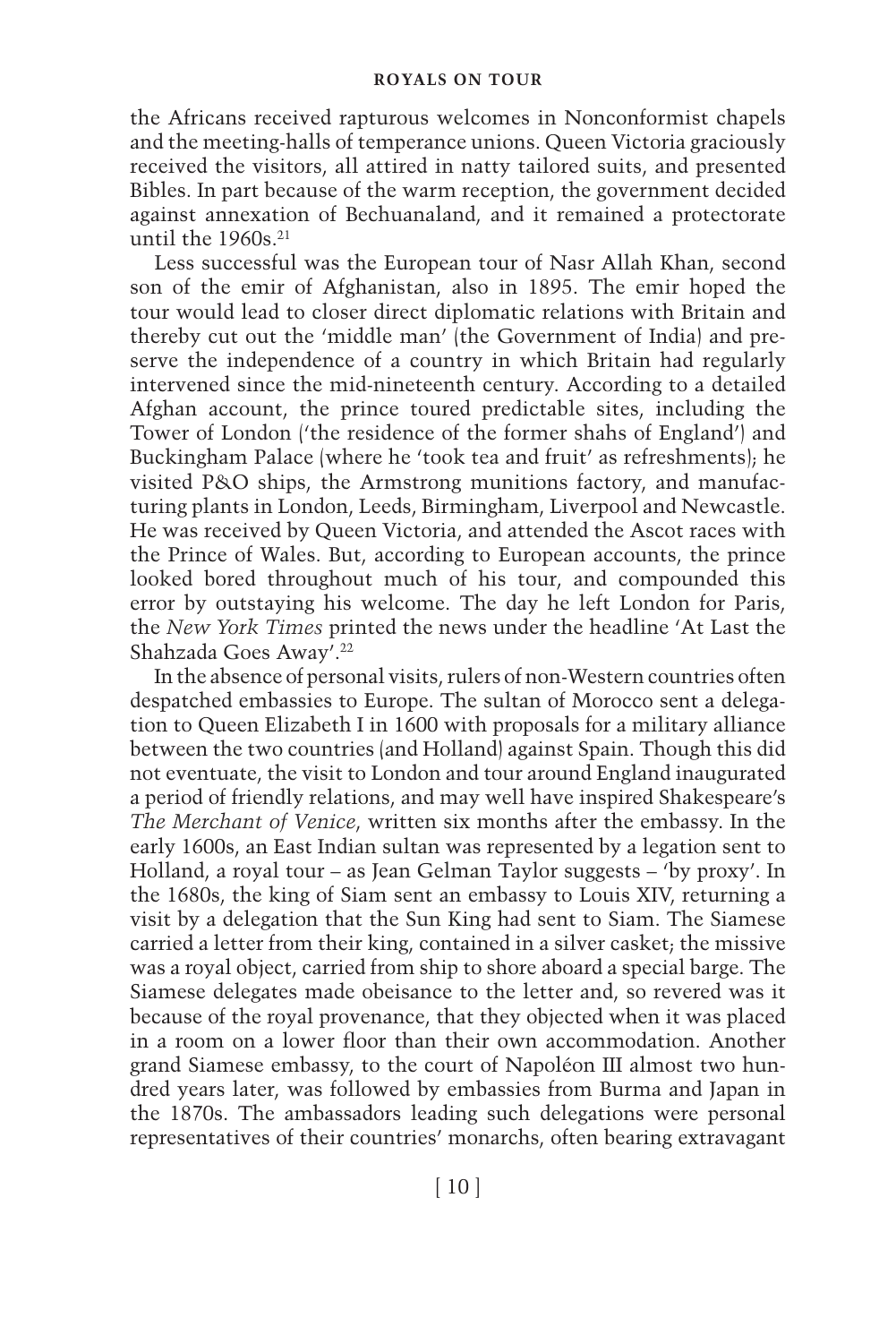gifts (such as a jewel- encrusted girdle offered by the Burmese to Queen Victoria). The representatives of Asian monarchs were treated much as if they were royals: received in audience by the monarchs who hosted them, shown the sites, entertained at banquets and receptions, awarded decorations and given presents, and accorded honour guards and gun salutes.<sup>23</sup> Such embassies deserve further scholarly attention in the context of royal tours and in the history of monarchy.

## *Gender in royal travel*

Royal tours can be 'read' in many different ways – for example, in terms of 'staging' and monarchical self-presentation, geopolitical significance and public reception. Gender represents another important aspect for consideration. Most of the royal tourists to and from colonies in the late 1800s and early 1900s were men. This is not surprising, since most monarchs were male – and the two most powerful queens, Victoria of Britain and Wilhelmina of the Netherlands, did not visit their overseas possessions. Rulership, in general, was considered a manly occupation, and in some countries, law and custom prohibited women from acceding to thrones. Many of the travelling 'heirs and spares' were military officers, a career reserved to men. Indeed, for the princes, overseas travel served as a rite of masculine passage, an opportunity to enjoy the camaraderie of sailors, officials and male colonists. Colonial travel also allowed them to escape the parental eye and avail themselves of high life and low life overseas. Most royal tours thus boasted a distinctly manly ethos, with such leisure pursuits as big-game hunting and outings to gentlemen's clubs and, on occasion, to bordellos.

Women, however, were not absent from royal travel. In the 1850s, for instance, Crown Prince Leopold of Belgium and his wife, Crown Princess Marie Henriette, went on a belated honeymoon to the Levant. The French Empress Eugénie accompanied her husband to Algeria in 1860, the new British monarch, George V, and his consort, Queen Mary, toured India together in 1911 and the Italian king and queen, Vittorio Emanuele III and Elena, went to Africa in the 1930s. Female royals even journeyed alone, as when the widowed former Empress Eugénie went to South Africa to see where her only son had been killed. Another exmonarch, the unmarried Queen Ranavalona III of Madagascar, made regular visits to Paris and provincial spa towns (accompanied by an aunt and an orphaned great- niece she had adopted) after she was dethroned and exiled to Algeria in the late 1890s. Queen Emma of Hawai'i had gone to Britain and the United States in 1865, and the Indian Begum of Bhopal in 1863– 1864 undertook a pilgrimage to the Muslim holy city of Mecca, accompanied by a retinue of a thousand people. 24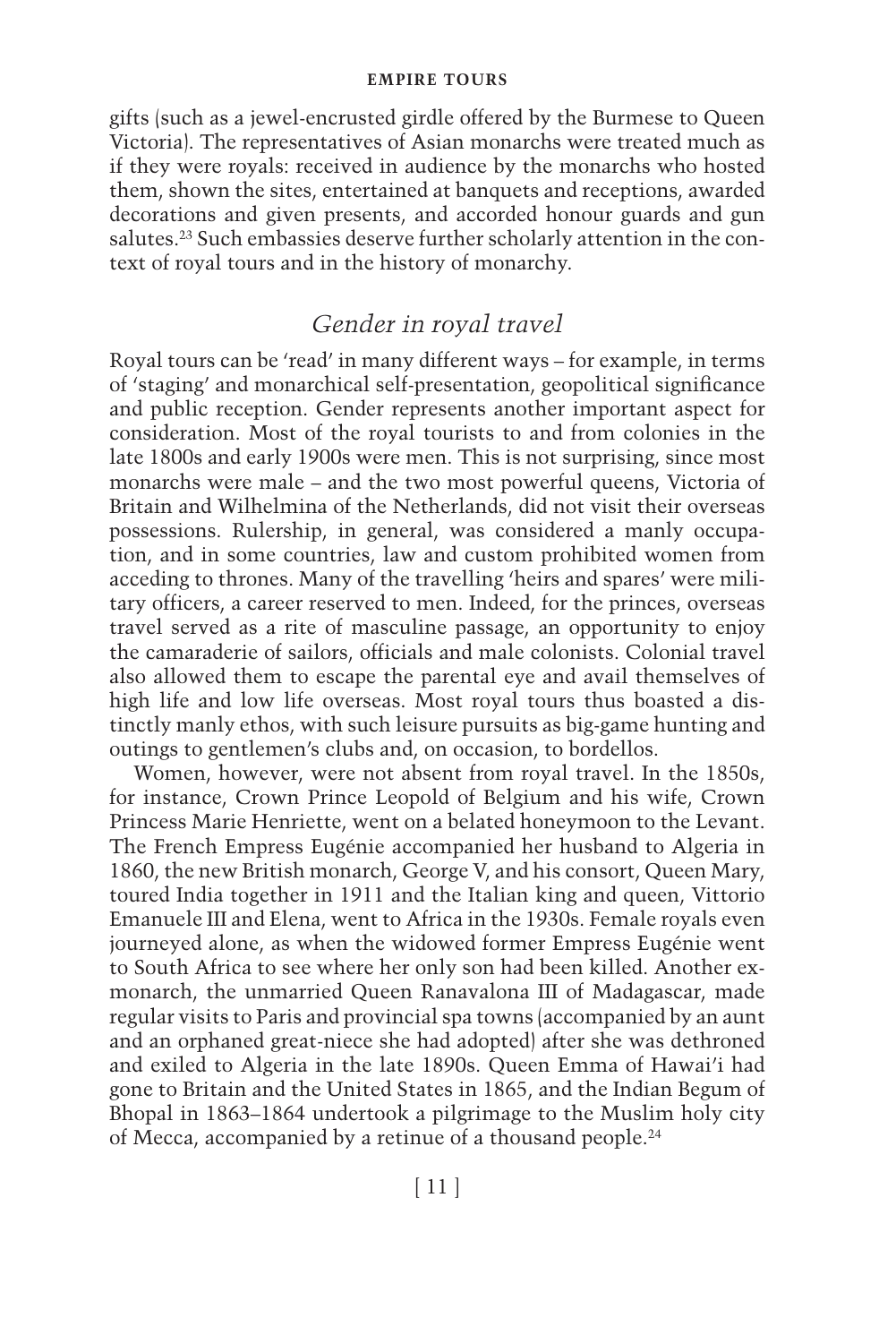#### **ROYALS ON TOUR**

Other women figured prominently in royal entourages. Particularly notable was a troupe of Khmer dancers, under the supervision of a princess, who journeyed with the Cambodian king to France in 1906, to the great delight of French audiences. Women in host countries were active as spectators, participants and organisers of levees, banquets, theatrical performances and religious services. Wives of vice- regal officials carried out duties as hosts and public figures. Females as eagerly as males vied with each other for invitations in the social whirl, and newspapers never failed to mention the women's elegant gowns and sparkling jewellery at the galas. The place of women in royal tours deserves further attention, especially as royal female travellers of the early twentieth century foreshadowed such celebrated later ones as Queen Elizabeth II and Diana, Princess of Wales.

Gender, of course, is not a question simply of men and women, but also of the ways that particular societies (and groups and individuals within them) think about masculinity and femininity. This becomes very evident in royal tours, where male royals were expected to wear uniforms bespeaking martial training and character, and pursue avocations that testified to courage, boldness, athletic prowess and fortitude. These European virtues were sometimes implicitly or explicitly contrasted with what was perceived as a certain effeminacy of Asian men clothed in flowing silks or skirt-like sarongs, bedecked with jewellery and supposedly prey to vice, or with Africans thought to possess unbridled lust, a sanguinary propensity to violence and a lack of 'civilised' behaviour. Similarly, royal women travellers were held to incarnate idealised European feminine traits of respectability, monogamy, domesticity and poise that distinguished them from the dubious morals and suspect deportment of 'native' women. Journalists' descriptions, royal tourists' reminiscences and images produced during tours reveal the 'performance' of gender in both public and private activities, and in perceptions of travellers and the various groups of 'natives', settlers and diasporic communities that received them.

# *The risks and rewards of royal tours*

All was not smooth sailing for royal tourists. Travel, especially to distant destinations, was fraught with danger. There were the hazards to health and comfort during long voyages, different climates, unfamiliar food, contagious diseases and fatigue –the same problems faced by every traveller. Even royals were subject to the vagaries of weather, rough seas, missed connections, breakdowns in equipment and the need to rearrange schedules at the last moment (with consequent disappointment for those whose reception had been cancelled or whose town had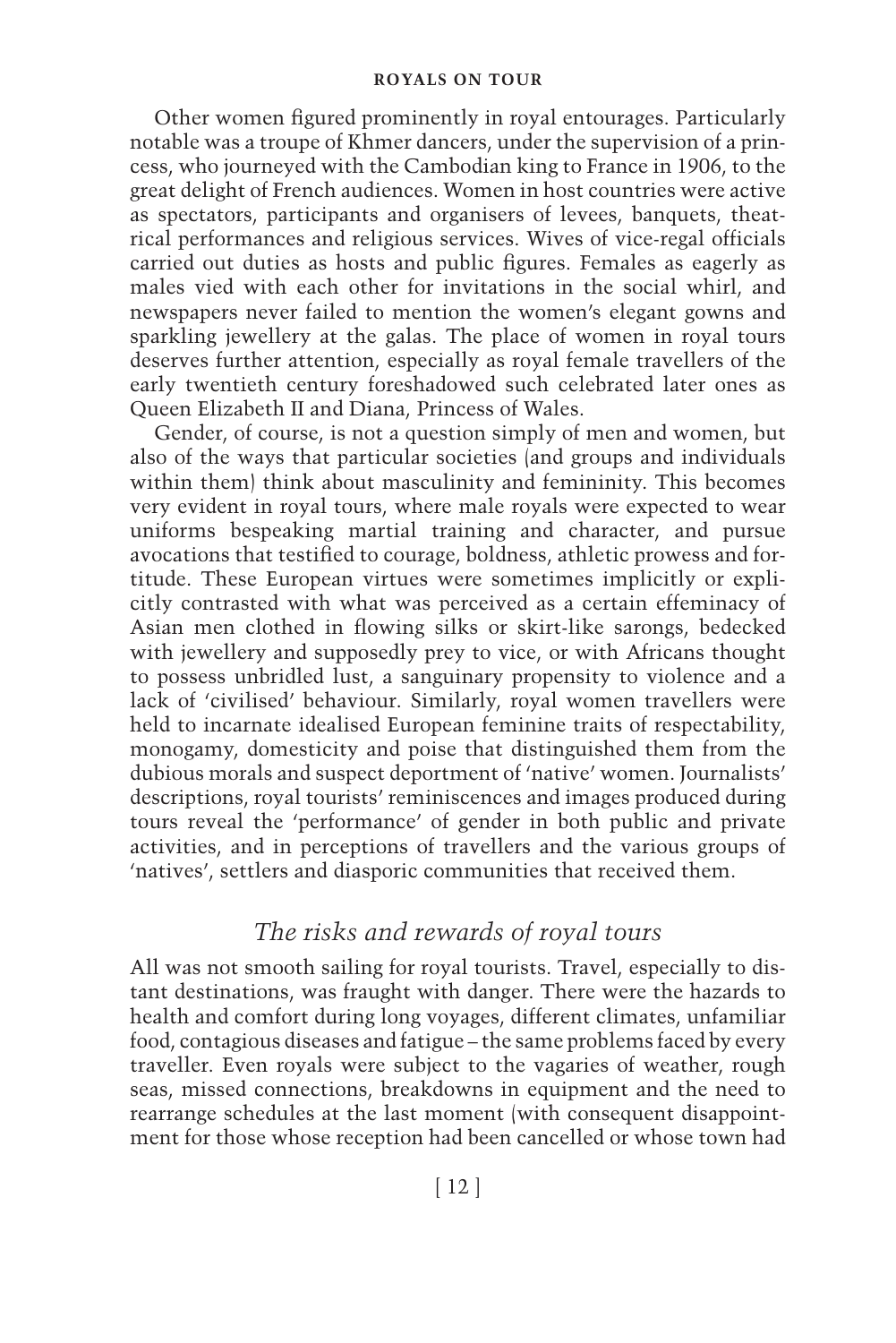been deleted from the itinerary). There was tedious protocol and the punishing schedules to which they were often subjected.

Security was a major concern, especially as anarchist terrorism and violent nationalism spread in the late 1800s and early 1900s. Several royals were victims while away from home: Empress 'Sisi' of Austria assassinated by an anarchist in Geneva in 1898, Archduke Franz Ferdinand and his wife Sophie felled in Sarajevo in 1914, and King Alexander I of Yugoslavia murdered in Marseille in 1934. (Among other kings assassinated in their home countries in the three decades after 1881 were the Russian tsar, the kings of Italy, Serbia and Greece, and the king and crown prince of Portugal. Republicans were not exempt, as shown with the murder of presidents of France and the United States.) Though attacks on travelling royals, in fact, were generally avoided, notable exceptions were an unsuccessful attempt to assassinate Prince Alfred, the son of Queen Victoria, by a would-be Irish nationalist in Sydney in 1868, and an attack on the Russian tsarevitch (the future Tsar Nicholas II) on a visit to Japan in 1891 (with the sabre wielded by the would-be assassin deflected by the cane of the quick acting Prince George of Greece and Denmark, the Russian's cousin and travel companion).

Tours were also threatened with disruption by political protests or marred with lapses of protocol. When one Indian maharaja turned his back on King George V at the Delhi durbar of 1911, the British press trumped up the minor incident into a case of heinous *lèse- majesté* . A durbar projected for King-Emperor George VI after he ascended the British throne in 1936 was aborted when the Indian National Congress called for a boycott, and diasporic Indians demanded the boycott of a royal visit to South Africa on the eve of Indian independence in 1947. Fractious debates in chancelleries and parliaments took place over the advisability of royal tours, for instance, on the first overseas trip made by a senior Japanese royal, the heir apparent and future Emperor Hirohito, in 1921. A visit to southern Africa by the Portuguese crown prince in 1907 could not stifle rising republicanism at home, and prevent the declaration of a republic in Portugal in 1910. (The South African, Japanese and Portuguese cases are discussed in chapters of this volume.)

Whenever a tour was planned, there was some concern that a royal might meddle in foreign policy matters better left to ministers and diplomats. The prolonged absence of a monarch or crown prince also posed a danger. There were questions about whether the traveller would 'perform' well and be appropriately received, and in the case of princes barely out of their teens, whether they had sufficient maturity and gravitas to carry out their duties. Faux pas, especially with journalists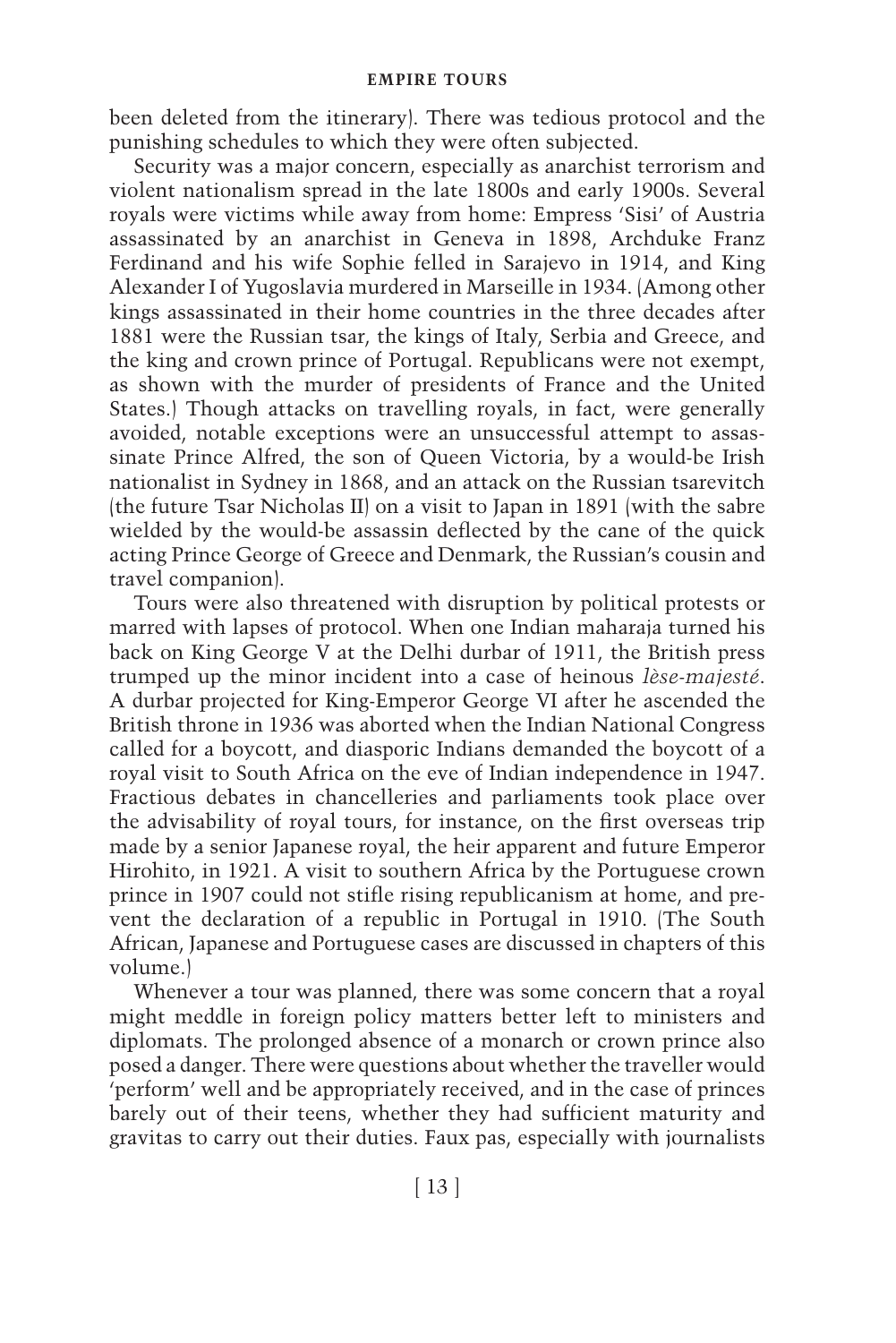

**1.1** Portuguese Crown Prince Luís Filipe on tour with colonial authorities in Johannesburg, South Africa, 1907

intent on good copy, could make them laughing- stocks and risk cordial relations with hosts. There were always fears that receptions overseas might be less than enthusiastic, or even hostile.

Partly because of risks and reservations, long-distance travel by European monarchs and other royals really emerged as a phenomenon only in the mid- 1800s. There were, nevertheless, a few earlier exceptions. One pioneering royal traveller, already briefly mentioned, was the future King Leopold II of the Belgians. As heir to the throne, Leopold made several trips from the mid- 1850s to the early 1860s around the Mediterranean, including visits to Ottoman Egypt, Palestine, Syria and Turkey, as well as to Italy, Spain, Portugal and Greece. In 1864– 1865 he travelled even further, visiting Ceylon, India, Burma, Sumatra, Hong Kong and Canton. In public, Leopold's delicate health was often cited as the reason for his tours; in private his 'obsession to travel' was bemoaned by ministers and by his father, the king. But this obsession had a clear goal; in North Africa as well as in Asia, Leopold carefully studied the ways in which the British, French and Dutch governed their possessions, and he actively scouted out any opportunities for

[ 14 ]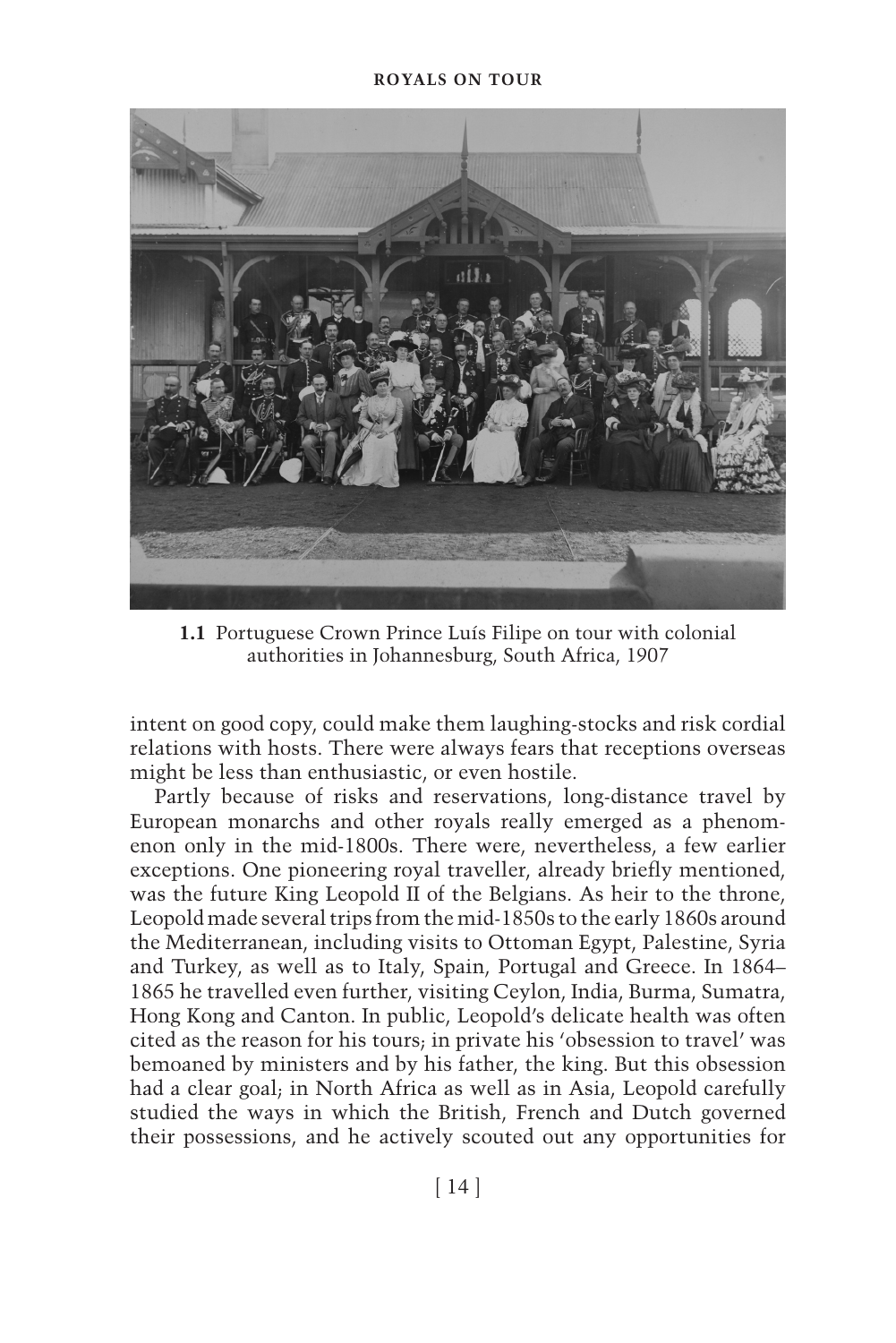Belgium to acquire colonies. These tours provided the background to Leopold's later acquisition of his own African empire, the Congo Free State<sup>25</sup>

A number of developments favoured royal travel to faraway places after mid- century. Interest in 'exotic' overseas destinations increased dramatically, especially with newspaper articles, travelogues and memoirs written by explorers, as well as with national and international expositions held with regularity from the 1850s. Royals were not immune to the general wanderlust pervading Europe. Meanwhile, new types of transport made travel quicker, more comfortable and safer. The rise of steamships from the 1840s, the opening of the Suez Canal in 1869, and the spreading web of international railway and telegraph networks by the 1870s all made long- distance journeys more feasible and pleasant. Photography provided a novel avocation for travellers, new medicines served as prophylactics against tropical diseases, and a burgeoning infrastructure (such as hotels) accommodated tourists. By the last decade of the century royals, including non-Westerners, were travelling more regularly around their own regions and much further afield. Their long voyages were punctuated with stops en route. A journey between Europe and Asia indeed required refuelling stops – often in places such as Colombo and Aden – expanding the possibilities for official receptions, pilgrimages, recreation and 'fact-finding'. Before the age of air travel, such sea voyages were virtual international imperial 'progresses' from one colony to another.

The expansion of European colonial empires provided a strengthened imperative for royal tours. European royals considered visits to overseas territories as valuable and indeed necessary to affirm suzerainty over old and new dominions, and the growth of empires, of course, meant that there were more places to visit. Royals joined the increasing number of people going 'out' to the empire, as soldiers and sailors, colonial officials, merchants and missionaries. Some of these remained as settlers, but others served in postings of only a few years or less. Still others, including the ordinary tourists who ventured to colonial destinations as holiday-makers - such as those who joined the Thomas Cook tours begun in the 1870s – intended to spend only a short period abroad. Colonies were crossroads, the lists of arriving passengers in local newspapers ranging from impecunious migrants up to some of the wealthiest and most powerful people in society. Royals could not be left behind, both for their own edification and for reasons of state.

In an earlier age, colonialism was the work of charted companies such as the East India Company, nominally private enterprises under the aegis of the state. From the mid-nineteenth century (at least, in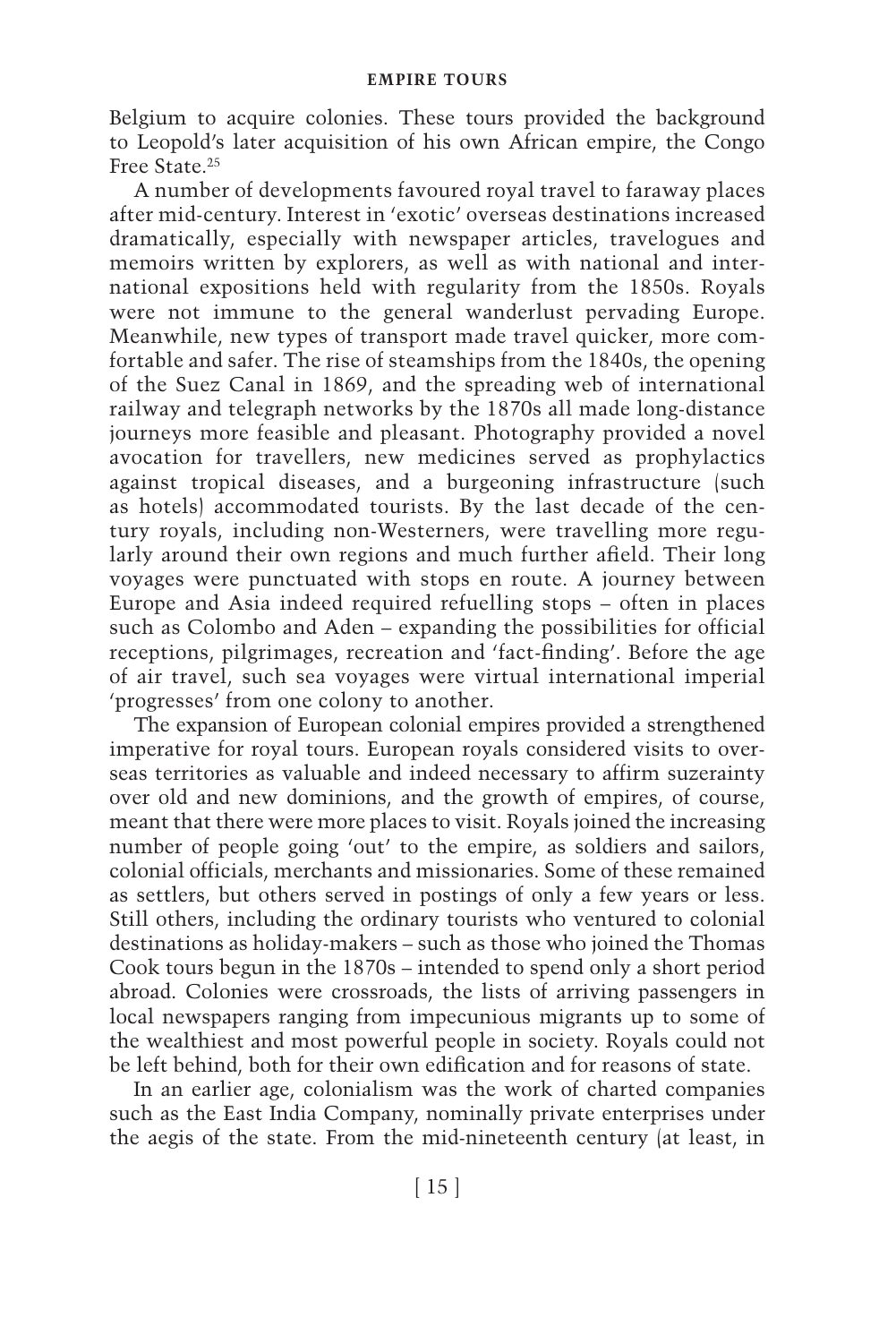the case of Britain, after the Indian Uprising of 1857), colonialism was a national enterprise, demanding the support and participation of the whole body politic, with all enjoined to contribute to this great project. Yet colonialism never achieved unanimous support, even in Britain, and it was regularly denounced in some sectors for the corruption and enrichment of nabobs and profiteers, the vast cost in money and manpower, the uncertain benefits of taking over sometimes near inaccessible and barren lands, diversion of attention from social issues, overextension of national power, and the potential that colonial rivalries might ignite European wars. Promoters of empire had to strive  $continuously - through political lobying, publications, exhibits$ and other sorts of propaganda – to popularise colonies among the elite and the masses.

Royals were key agents in the campaign, their support for empire and their imperial forays tactics for galvanising public support. Royal tours, favourably reported in the press, provided an important weapon in the arsenal of propaganda, and royals enjoyed the power and celebrity that made them unparalleled and invaluable assets in efforts to gain and retain an empire. The advent of more extensive royal tours to the colonies coincided not only with imperial expansion, but also with more intense debate about the merits of empire (the critical views famously expressed in Dadabhai Naoroji's 1901 *Poverty and Un-British Rule in India* , and J.A. Hobson's *Imperialism* , published the following year). At the same time as marshalling support for empire at home, colonialists had to contest embryonic but fast-growing nationalism in the empire, seen with the increasing militancy of the Irish Home Rule movement, the growth of the Indian National Congress founded in 1885 and the setting up of the African National Congress in 1912; Marxist ideas were also beginning to circulate. Debates about empire were taking place at home, in other colonising states and overseas possessions. Royals, self-evidently, represented the institutions of monarchy and the empire; they generally also represented the forces of conservatism against radicalism, and order against revolution. A successful royal tour could thus do much to shore up the established order. For personal as well as political reasons, those of the royal traveller, the colonial lobby and the monarch's loyal subjects at home and abroad, it was worth the risks for them to go on tour, with the hope of reaping the rewards in buttressing the dynasty, the nation and the empire.

Despite the similarities of royal tours, specific objectives varied over the course of the 1800s and early 1900s. As noted, the future king of the Belgians undertook extensive travel to prospect for colonies. Napoléon III travelled to Algeria to reassure settlers of the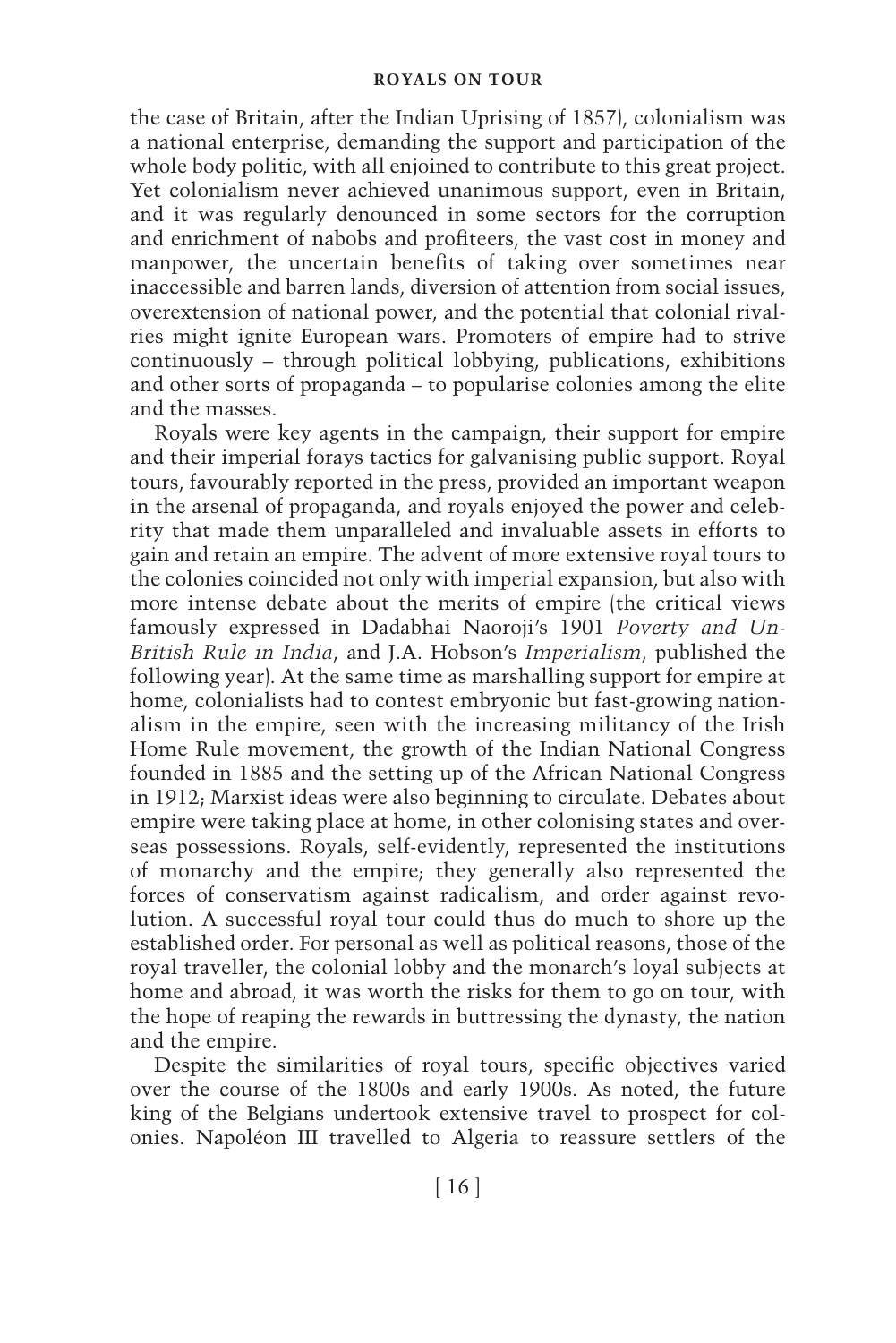monarch's ongoing commitment. Kaiser Wilhelm II, little interested in German colonialism, nonetheless went to the Ottoman empire to boost Germany's and the Hohenzollern dynasty's prestige on the international stage. Crown Prince Luís Filipe's voyage to Africa was intended to distract attention from the unpopularity of the monarchy at home in Portugal. The heir to the Japanese throne went to Europe to show off Japan as a modern country, great power in the concert of nations and legitimate colonial ruler of Taiwan and Korea. Specific goals and more generalised considerations thus mandated tours that were assertions of national power, imperial propaganda and personal adventure by royals. They were also great logistical undertakings.

# *Planning the tours and receiving the visitors*

Royal travel evolved in organisation and arrangement, from the somewhat casual and slapdash arrangement, in the British case, of Prince Alfred's 1860s–1870s colonial tours to the professional and polished stage management of his great- nephew Edward's 1920s travels. In general, organisation improved over time, so that vague itineraries were replaced with precise timetables and choreographed programmes. Still, tours in the early twentieth century closely resembled the formal prototypes set by late nineteenth- century state visits within Europe. 26 This continuity is visible, for instance, in the pomp and circumstance of triumphal arches, loyal addresses, levees, balls, religious services, the evening illumination of buildings, firework displays, military reviews and the conferring of honours on local notables. Speeches, banquets, processions and receptions filled the schedule of every tour. There were visits to important historical sites, wonders of nature and infrastructure projects. On the programme as well were meetings with officials and colonists, 'native' representatives and leaders of diasporic populations.

Among key issues that tour organisers had to consider, beyond the central concern of security, was transport. Conveyances needed to move royals about as comfortably and safely as possible, and be grand enough to befit a monarch or prince. Royal conveyances differed, but there existed a noticeable link between royal travel and 'royal' navies. Many royals had a choice between travel in warships, their private yachts or commercial liners. The size and magnificence of vessels commonly increased over time, as national rivalries whetted public appetite for grandiose steamships and splendid private yachts. Royal vessels demonstrated the grandeur of the monarchy and the might of its military and merchant fleet. By 'showing the flag', the ships and royal passengers fulfilled a ceremonial and diplomatic mission. Later,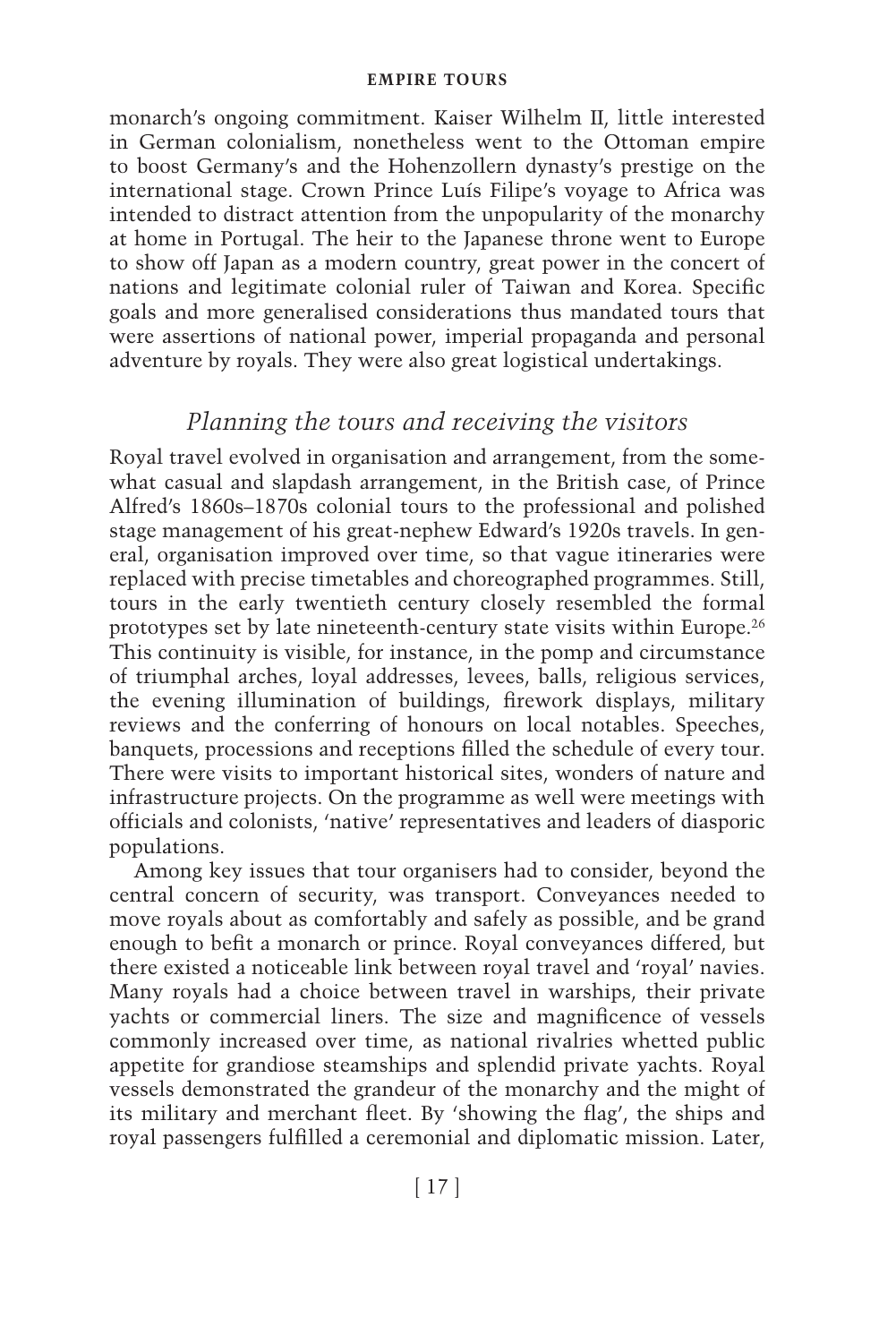royal air travel served as an advertisement for flagship national carriers.

Tours involved serious consideration of the government's priorities in international or colonial policy, which determined even such details as schedules, exacting deployment of security forces, officials and honour guards, and punctilious adherence to protocol. Indeed, protocol was a vital aspect of politics: the pomp of flags, anthems, gun salutes, medals and uniforms clearly indicated the status of visitors and hosts. The particular sites visited and ceremonies held had more to do with *raison d'état* than with visitors' personal proclivities, though royals occasionally managed to escape programmes and minders for improvised sorties, shopping, sport or excursions to 'pleasures quarters'.

If the visitors were the key actors in tours, audiences were integral, and the lack of large and sympathetic, indeed enthusiastic, receptions for a royal meant failure for a tour. Tours were meant to allow a sovereign's subjects (or the residents of an independent country) to see and applaud a royal figure in person. The near-religious persona of a sovereign or prince was what primarily distinguished the visit of a royal from that of a minister, governor, general or 'ordinary' human, no matter his or her stature. In some cultural traditions, as in North Africa and South Asia, indeed, the very sight of a sovereign could confer blessings upon an individual and community. European countries, even a republic like France, also continued to revere royals as icons and gawk at them as celebrities. It was essential that positive receptions –and glowing press reports – overwhelm negative comments or untoward incidents.

Many people, of course, remained largely unaware of or unconcerned by royal tours: those who lived far away from the places the travellers visited, subaltern populations whose lives were little touched by the upper echelons of the national and colonial state, and those who simply took little notice of public affairs. The vast majority of Indians, for example, lived an impossible distance from the site of the Delhi durbars, and most never saw newspapers where these festivities were chronicled (and were unable to read the reports in any case). In Europe and the colonies, some viewed royal tours with, at best, passing curiosity or puzzled bemusement. Nevertheless, the number of participants and spectators in tours, and those who read reports about visits, was substantial, and tours presented unique opportunities for expressions of support and enthusiasm, or hostility. The range of opportunities and responses is indeed what commands attention to royal tours.

Tours in the late nineteenth and early twentieth centuries provided templates for later and still more frequent travels by royals as well as other heads of state, particularly the presidents who increasingly replaced monarchs. The 'pomp and politics' of presidential visits, in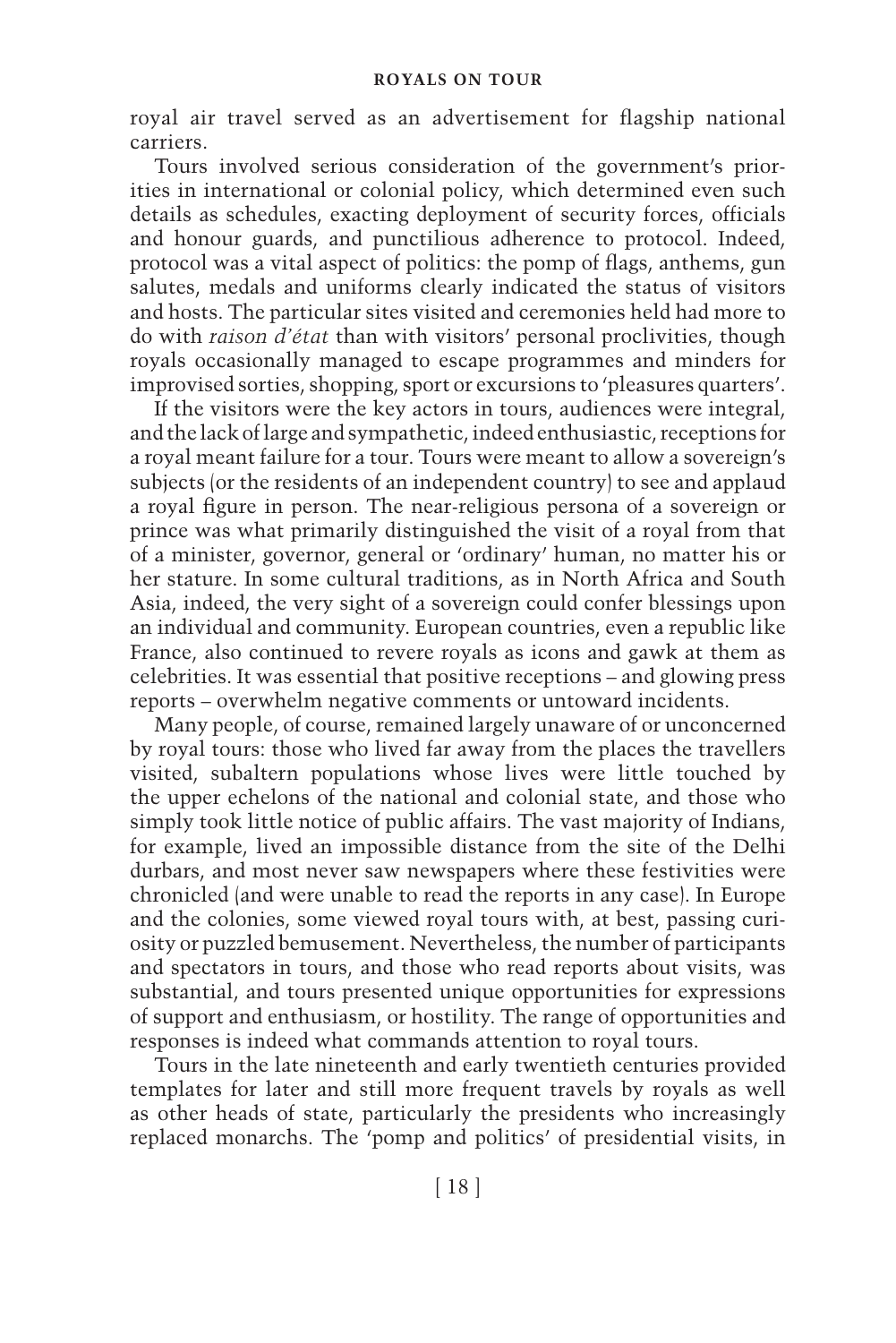fact, often closely followed models developed for princely travellers. In today's world, time and distance no longer present the challenges they once held. Jet planes ferry around monarchs and presidents, who fly in and out for sometimes just a few hours, and images of tours are instantaneously broadcast on television and streamed on the internet. Many heads of state, whether royal or republican, are global 'stars', and their travels, in addition to gaining wide media coverage, have considerable political significance and cultural interest. Yet issues around the security of visitors, the design of tours, the ceremonial and protocol, and the reception of travellers by press and public remain as pertinent as they were for the pioneering royal tourists well over a century ago.

The chapters in this volume provide case studies that illustrate multiple sources, methodological approaches and topics in the history of royal travel. Several concern individual tours, while other chapters compare royal travellers or follow a sequence of tours over a shorter or longer period. Three of the chapters focus on the British empire, while the rest look at travels to and from the Belgian, Dutch, French, German, Italian, Japanese and Portuguese empires, and touch on Europe, the Middle East, Africa, Asia and Australasia. Some consider reigning monarchs, others crown princes and members of royal families; the first chapter focuses on deputations and ceremonial gifts of royal tours 'by proxy'. They draw on sources encompassing memoirs and chronicles, press reports, writings inspired by travellers' experiences or provoked by their tours, and a variety of images (etchings, caricatures, photographs), radio broadcasts and film, and material artefacts.

These contributions develop themes introduced in the present chapter, such as the role of royal personalities and their hosts, the political contexts of visits, competing stakes in royal tours, and reactions in the public and press at home and abroad. They show the manifold responses of different individuals and groups, and in different colonies and provinces. The chapters look at the role of particular cohorts, including the military, civic leaders and ethnic communities; they point to questions of gender, age and education. These studies reveal the fragility of monarchical regimes and colonial overlordship that is apparent behind the pageantry and protocol deployed during these travels, and they also evidence the limitations of tours in achieving their core objectives. They identify specific ways in which monarchy and colonialism intertwined, and suggest many avenues for further research – on the travels of members of other dynasties, more recent royal and quasi-royal travel, and the material culture, legacy and memory of royal tours. In turn, the volume demonstrates the benefits of studies bringing together Europe with other parts of the world, and

[ 19 ]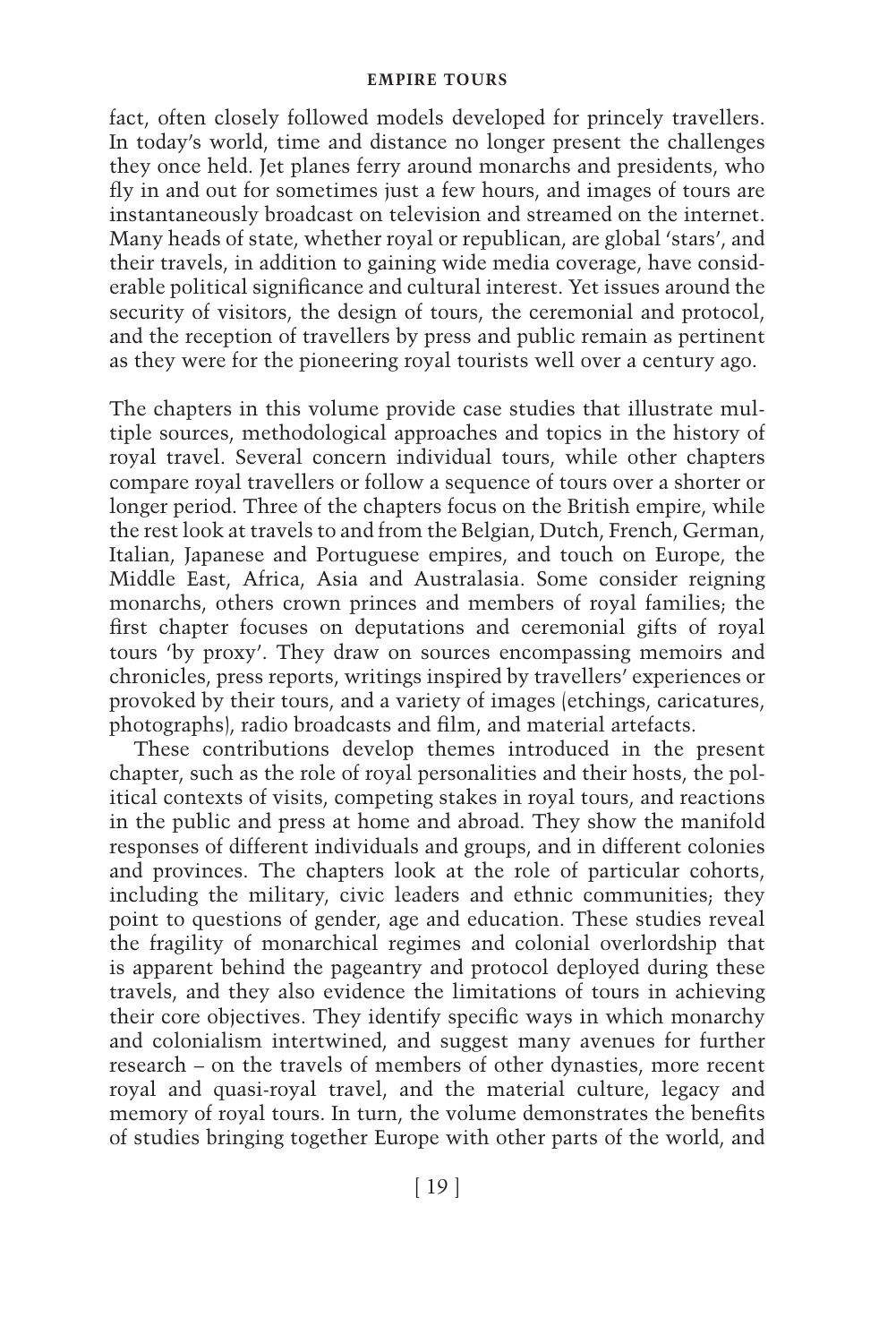the significance of travel and tours (not just of the royal variety) in understanding transnational encounters. This book emphasises the role and significance of royal travels, from the mid-1800s to the mid-1900s, in transforming monarchies, colonial relations, international politics and cultural exchange.

### *Notes*

- 1 Sagara Jayasinghe, *The Black Prince's Chapel: The Church Built by a Sinhalese Prince in Portugal* (Colombo: Vijitha Yapa Publications, 2014); Kate Fullagar, The *Savage Visit: New World People and Popular Imperial Culture in Britain, 1710– 1795*  (Berkeley: University of California Press, 2012); Jocelyn Hackworth-Jones, Between *Worlds: Voyages to Britain 1700–1850* (London: National Portrait Gallery, 2007); Frédéric Durand , *Balthazar: un prince de Timor en Chine, en Amérique et en Europe au XVIIe siècle* ( Paris : Les Indes Savantes , 2015 ); Neil Rennie , *Far- Fetched Facts: The*  Literature of Travel and the Idea of the South Seas (Oxford: Clarendon Press, 1998), 'Aoutourou and Omai', pp. 109–125.
- **2** See, e.g., Michael Nelson , *Queen Victoria and the Discovery of the Riviera*  (New York: Tauris Parke, 2007).
- **3** Xavier Paoli , *Their Majesties as I Knew Them: Personal Reminiscences of the Kings and Queens of Europe* (New York: Sturgis & Walton, 1911), the memoirs of the 'kings' guardian'.
- **4** Robert Aldrich , *Banished Potentates: Dethroning and Exiling Indigenous Monarchs*  under British and French Colonial Rule (Manchester: Manchester University Press, 2018 ); Michael Alexanderand Sushila Anand , *Queen Victoria's Maharajah: Duleep*  Singh, 1838–93 (London: Weidenfeld & Nicolson, 1980); and, on the maharaja's formidable daughter, Anita Anand, Sophia: Princess, Suffragette, Revolutionary (London: Bloomsbury, 2015).
- **5** Mustafa Serdar Palabiyik , ' The Sultan, the Shah and the King in Europe: The Practice of Ottoman, Persian and Siamese Royal Travel and Travel Writing ', *Journal*  of Asian History, 50:2 (2016), 201-234; David Motadel, 'Qajar Shahs in Imperial Germany', *Past & Present*, 213:1 (2011), 191-235; A. Rahman Tang Abdullah, 'Sultan Abu Bakar's Foreign Guests and Travels Abroad, 1860s-1895: Fact and Fiction in Early Malay Historical Accounts ', *Journal of the Malaysian Branch of the Royal Asiatic Society, 84:300 (2010), 1-122; Robert Aldrich, 'France and the King* of Siam: An Asian King's Visits to the Republican Capital ', in Julie Kalman(ed.), *French History and Culture: Papers from the George Rudé Seminar, Vol. 6 (2015)* (H-France), www.hfrance.net/rude/rudevolvi/AldrichVol6.pdf; Bridget Theron, 'King Cetshwayo in Victorian England: A Cameo of Imperial Interaction ', *South African Historical Journal* , 56( 2006 ), 60 – 87 ; Neil Parsons , *King Khama, Emperor Joe and the Great White Queen: Victorian Britain through African Eyes (Chicago: University* of Chicago Press, 1998); William N. Armstrong, *Around the World with a King* (New York: Frederick A. Stokes Co., 1904) (on King Kalakaua).
- **6** Rosie Llewellyn- Jones , ' Indian Travellers in Nineteenth Century England ', *Indo-British Review, 18:1 (1990), 137-141; Siobhan Lambert-Hurley, 'Out of India: The* Journeys of the Begum of Bhopal, 1901–1930', in Tony Ballantyne and Antoinette Burton(eds), *Bodies in Contact: Rethinking Colonial Encounters in World History*  ( Durham, NC : Duke University Press , 2005 ), pp. 293 – 309 ; Amin Jaffer , ' Indian Princes and the West', in Anna Jackson and Amin Jaffer (eds), *Maharaja: The Splendour of India's Royal Courts (London: V&A Publishing, 2009), pp. 194-227.*
- **7** For example, Cele C. Otnesand Pauline Maclaran , *Royal Fever: The British Monarchy in Consumer Culture* (Berkeley: University of California Press, 2015).
- 8 The Royal Tour: A Souvenir Album (London: Royal Collection Publications, 2009).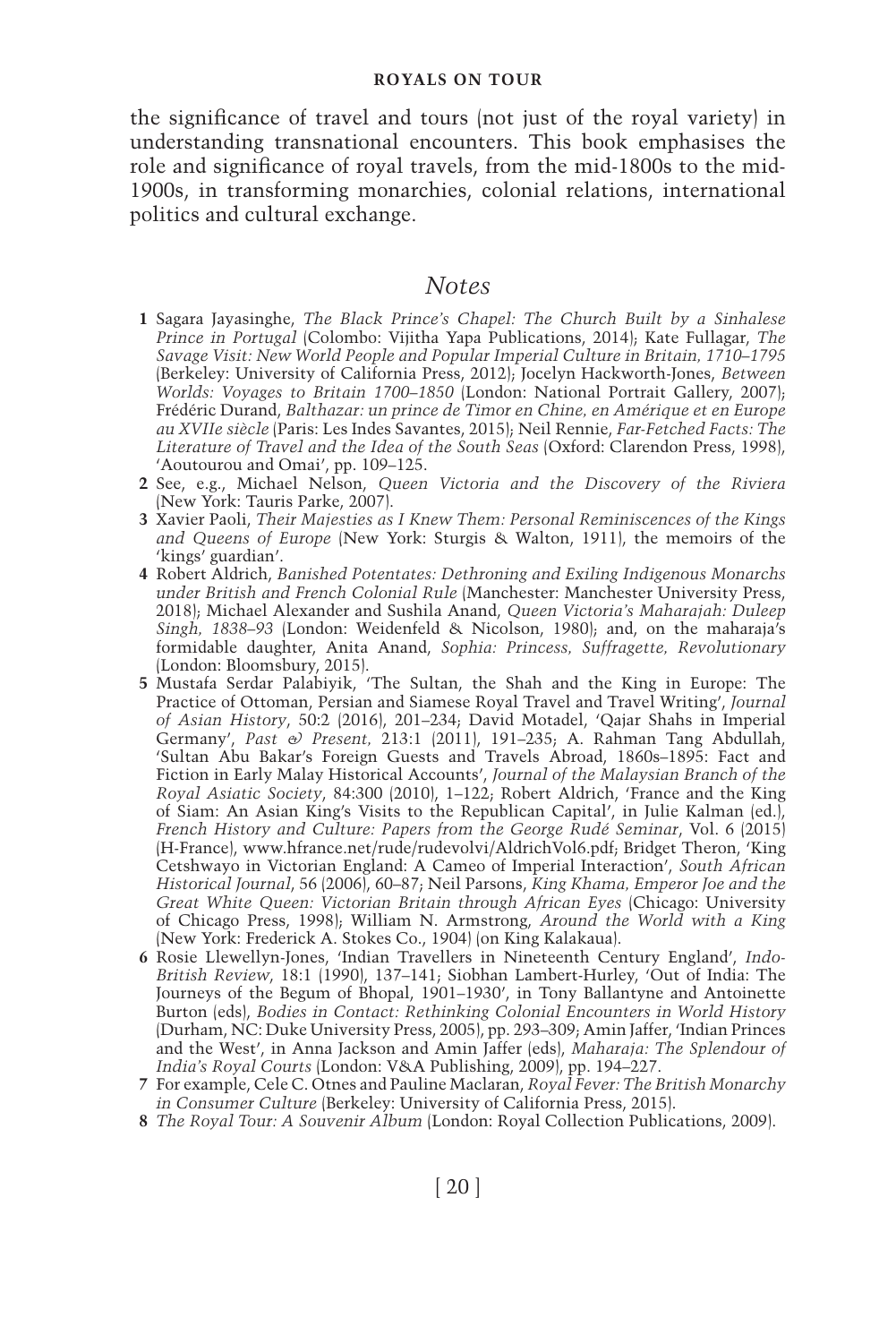- **9** Jane Connors, *Royal Visits to Australia* (Canberra: National Library of Australia, 2015). See also Arthur Bousfield and Garry Toffoli, *Royal Tours 1786–2010: Home to Canada* (Toronto: Dundum Press, 2010).
- 10 Ian Radforth, *Royal Spectacle: The 1860 Visit of the Prince of Wales to Canada and the United States* (Toronto: University of Toronto Press, 2004); Phillip Buckner, ' Casting Daylight upon Magic: Deconstructing the Royal Tour of 1901 to Canada ', in Carl Bridge and Kent Fedorowich (eds), *The British World: Diaspora, Culture, Identity* (London: Frank Cass, 2003), pp. 158-189; Phillip Buckner, 'The Royal Tour of 1901 and the Construction of an Imperial Identity in South Africa ', *South African Historical Journal*, 41:1 (1999), 324-348; Klaus Dodds, David Lambert and Bridget Robison, 'Loyalty and Royalty: Gibraltar, the 1953-54 Royal Tour and the Geopolitics of the Iberian Peninsula', *Twentieth-Century British History*, 18:3 (2007), 365–390; Jane Connors, 'The 1954 Royal Tour of Australia', *Australian Historical Studies*, 25:100 (1993), 371-382.
- **11** Johannes Paulmann , *Pomp und Politik: Monarchenbegegnungen in Europa zwischen Ancien Régime und Erstem Weltkrieg* (Paderborn: Schöningh Verlag, 2000).
- 12 Torsten Riotte, 'Nach "Pomp und Politik": Neuse Ansätze in der Historiographie zum regierenden Hochadel in 19. Jahrhundert', *Neue Politische Literatur*, 59<sup>(2014)</sup>,  $209 - 228$ , which also provides a very useful bibliography.
- 13 David Cannadine, 'The Context, Performance and Meaning of Ritual: The British Monarchy and the "Invention of Tradition", *c*.1820-1977', in Eric Hobsbawm and Terence Ranger (eds) , *The Invention of Tradition* ( Cambridge : Cambridge University Press, 1983), pp. 101–164.
- 14 Charles V. Reed, *Royal Tourists*, *Colonial Subjects*, and the Making of a British *World, 1860-1911 (Manchester: Manchester University Press, 2016); Matthew* Glencross, *The State Visits of Edward VII* (London: Palgrave Macmillan, 2015).
- **15** Miles Taylor , ' Queen Victoria and India, 1837– 61 ', *Victorian Studies* , 46 : 2(Winter 2004), 264-274.
- 16 Sarah Carter and Maria Nugent (eds), *Mistress of Everything: Queen Victoria in Indigenous Worlds (Manchester: Manchester University Press, 2016).*
- **17** Philip Murphy , *Monarchy and the End of Empire: The House of Windsor, the British Government, and the Post- War Commonwealth* ( Oxford : Oxford University Press , 2013), pp. 82, 87.
- 18 Radforth, *Royal Spectacle*; Frank Lorenz Müller and Heidi Mehrkens, *Sons and Heirs: Succession and Political Culture in Nineteenth- Century Europe*  (London: Palgrave Macmillan, 2016) and *Royal Heirs and the Uses of Soft Power in Nineteenth-Century Europe* (London: Palgrave Macmillan, 2016).
- **19** Robert Aldrichand Cindy McCreery(eds), *Crowns and Colonies: European Monarchies and Overseas Empires (Manchester: Manchester University Press, 2016).*
- **20** Julie F. Codell , *Power and Resistance: The Delhi Coronation Durbars*  (Ahmedabad: Mapin Publishing, 2012); coronation durbars had been held in Delhi 1877 and 1903, but without the presence of the sovereign.
- 21 Neil Parsons, *King Khama*; 'Southern African Royalty and Delegates Visit Queen Victoria, 1882–95', in Carter and Nugent, *Mistress of Everything*, pp. 166–186.
- **22** *New York Times* , 4 September 1895, p. 5; Fayz Muhammad Katib Hazarah , *The*  History of Afghanistan, ed. R.D. McChesney, Vol. 3 (Leiden: Brill, 2013), and Ludwig W. Aamec, 'Mission of an Afghan Prince to London: Nasrullah Khan's Visit to Britain as Reflected in the Press' (Occasional paper) (New York: The Afghanistan Forum, 1994).
- **23** Jerry Brotton , *This Orient Isle: Elizabethan England and the Islamic World*  ( London : Penguin , 2016 ), Introduction; Michael Smithies(ed.), *The Diary of Kosa Pan, Thai Ambassador to France, June–July 1868* (Chiang Mai: Silkworm Books, 1997 ); Xavier Salmon(ed.), *Le Siam à Fontainebleau. L'Ambassade du 27 juin 1861*  ( Paris : RMN , 2011 ); L.E. Baghawe , *Kinwun Ming- Gyi's London Diary: The First Mission of a Burmese Minister in Britain* (Bangkok: Orchid Press, 2006); Kume Kunitake, *Japan Rising: The Iwakura Embassy to the United States of America and*